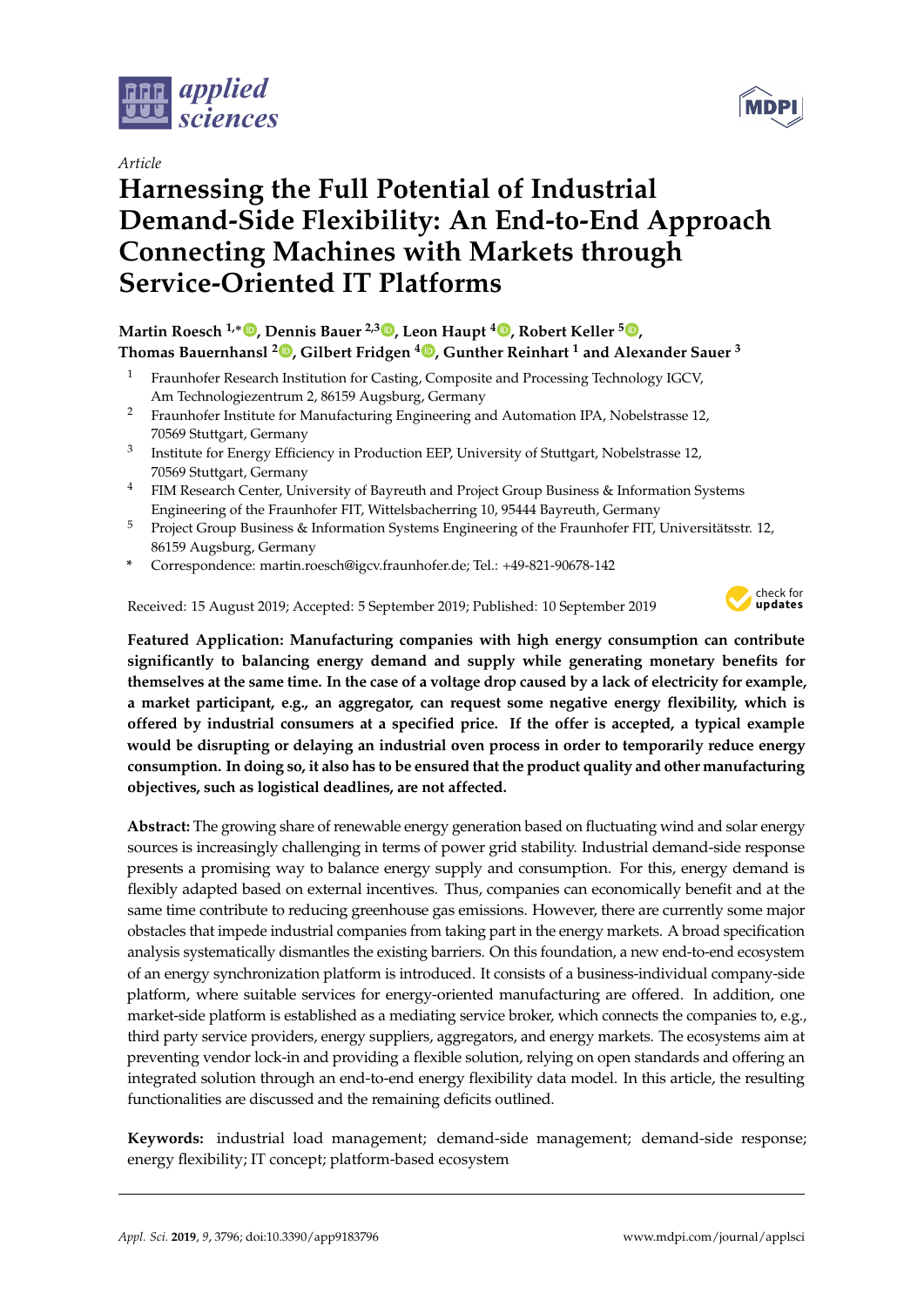## <span id="page-1-1"></span>**1. Introduction and Motivation**

The mitigation of climate change is without a doubt one of the biggest challenges facing humanity [\[1\]](#page-22-0). The effects of global warming are already perceptible, e.g., the global increase in extreme weather events [\[2\]](#page-22-1). Climate change will not only cause irreversible damage to our environment, but will also have a big financial impact on the world economy. Thus, global warming of 1.5 degrees centigrade is expected to cause damages of 72 trillion U.S. dollars by 2060 [\[3\]](#page-22-2). This leads to growing environmental awareness and puts pressure on political and economic leaders all over the world to increase their efforts for a sustainable energy system, because power generation contributes one third of global emissions [\[4\]](#page-22-3). As a consequence, the renewable energy consumption in Europe, for example, has more than doubled in the last twenty years. Nevertheless, there is still a long way to go, as renewables still held a relatively small share of 13.2 percent of the total energy consumption in 2018 [\[5\]](#page-22-4).

Germany was one of the first industrial countries to initiate an ambitious energy transition and increase the share of electricity from renewable sources up to 80 percent by 2050 [\[6\]](#page-22-5). Currently, 38 percent of the electricity is generated from renewable sources [\[7\]](#page-22-6). Of this, two thirds are contributed by wind and solar, which are therefore key to achieving the sustainability goals. However, power generation from these sources depends strongly on the instantaneous weather conditions and thus fluctuates significantly. As conventional power plants are easier to control and can be adapted to the actual energy demand, this characteristic presents a new challenge for balancing electricity supply and demand in the power grid. Thus, to match the increased share of wind and solar power, the grid operators are making greater efforts to ensure the power grid stability by temporarily activating reserves or turning off power plants. The costs for such measures have more than doubled in the last five years [\[8\]](#page-22-7).

Besides the reactive management on the power generation side, the flexible adaption of energy demand is a way to balance the power grid. This mechanism is commonly known as DR and is usually supported by IT. Triggered by external incentives, e.g., price signals, electricity consumers have to reduce their power demand in times of low energy availability and vice versa. Since industry consumes the biggest share of electricity globally, this sector has also the biggest potential for balancing the power grid [\[9\]](#page-22-8). However, this calls for a new collaboration approach between industry and energy providers, which requires new mechanisms and interaction types for cost-competitive energy procurement against the background of increasing uncertainty and volatility. To enable industry to adapt its energy consumption actively, the technical and organizational preconditions must be developed into an eligible platform ecosystem, in which all stakeholders can take part.

In this paper, an overview of existing platform ecosystems in this field is given, and corresponding research is initially presented in Section [2.](#page-1-0) In the next step, a detailed specification analysis summarizes the current conditions of industry and the energy markets. In Section [4,](#page-8-0) additional requirements are analyzed before the research deficit is derived. The results with regard to addressing the identified deficits are presented in Section [5,](#page-11-0) and the paper concludes with a summary in Section [6,](#page-19-0) as well as an outlook on future research in Section [7.](#page-20-0)

## <span id="page-1-0"></span>**2. State-of-the-Art**

#### *2.1. Fundamentals of Demand-Side Management and Demand-Side Response*

In the past, changes in the electrical load were matched by controlling the power generation of conventional power plants [\[10\]](#page-22-9). Currently, due to the intermittent and hardly controllable nature of renewable energy sources, this control mechanism no longer provides a sufficient option anymore. This trend is described by Papaefthymiou et al. [\[10\]](#page-22-9) as a "flexibility gap". Commonly, four options are available to reintroduce the necessary flexibility into the system [\[11](#page-22-10)[,12\]](#page-22-11):

- Generation: new flexibility on the supply side
- Transmission: flexibility through the expansion of the power grid
- Storage: flexibility through storage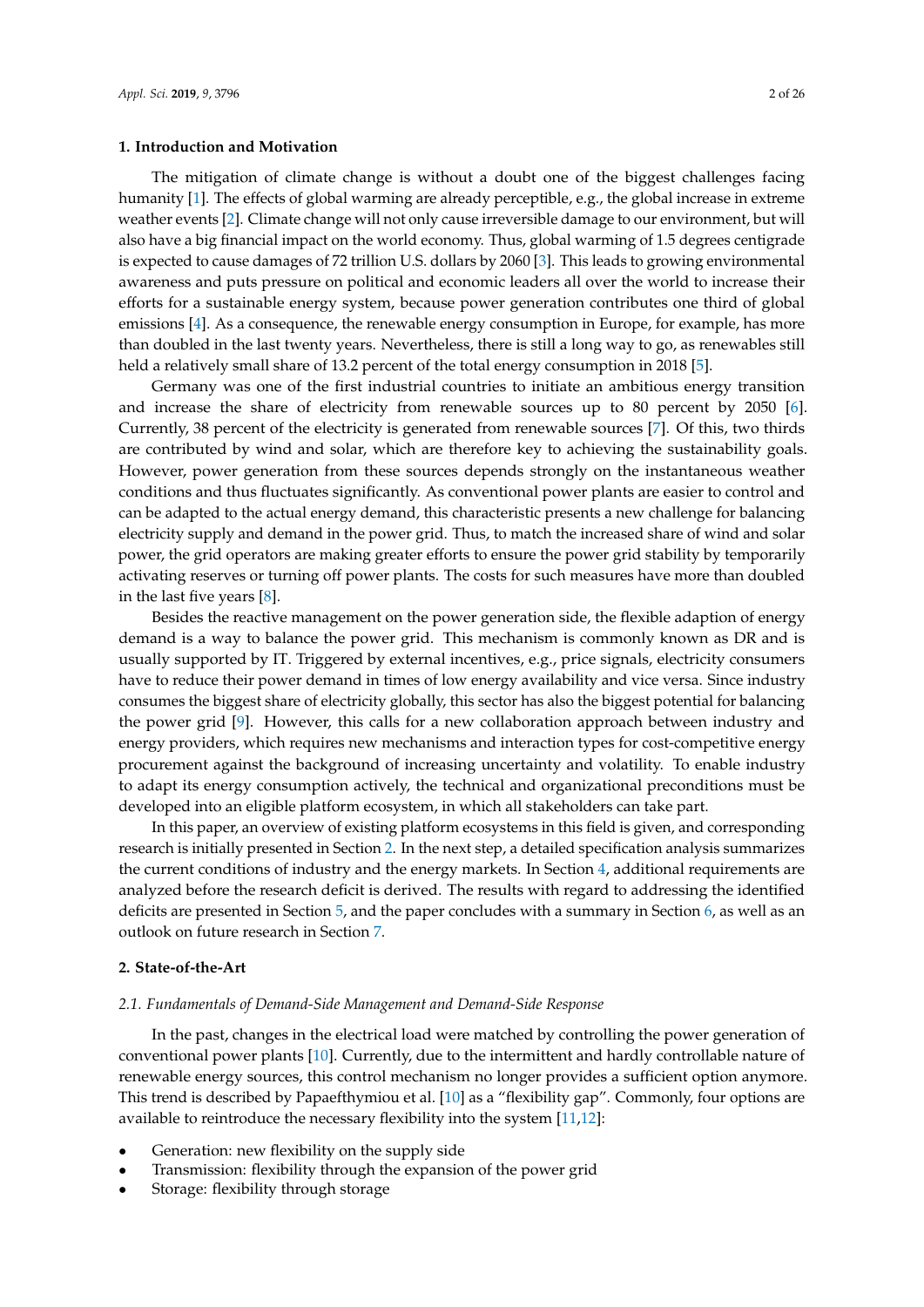- Sector coupling: flexible conversion of energy between energy sectors
- Consumption: flexibility through DR

Due to the lack of sufficient deployment to expand the supply side [\[13\]](#page-22-12), the high social costs of grid expansion [\[14\]](#page-22-13), the still very high cost of electricity storage [\[15\]](#page-22-14), and slow progress in interconnecting the energy sectors (power-to-gas, electromobility, etc.) [\[10\]](#page-22-9), DR is a competitive option.

DR is a category of DSM and is generally understood as a generic term for measures that influence the level or timing of power consumption. These serve to adapt the electricity demand to the electricity supply, especially to the current generation. Hence, possible DSM measures mainly concern the short term, but also the long term. A very short-term control power could provide balancing energy within seconds [\[16\]](#page-22-15). In the long term (several months to years), DSM will also be allocated to programs that promote energy saving or efficiency measures on the part of consumers [\[17\]](#page-22-16).

More short-term adjustment effects focus on DR measures, which are understood as a subcategory of DSM. By means of incentive payments or variable electricity prices, DR activities initiated by grid operators and energy providers cause changes in electricity demand [\[18,](#page-22-17)[19\]](#page-22-18). Motivated by such price signals, participating electricity consumers autonomously choose to provide flexibility in their energy demand [\[16\]](#page-22-15). However, the consumption adjustment covers a period of minutes to hours. The so-called "load control", which includes the load connection, load disconnection, and load shift initiated by the utility company or grid operator, goes one step further with the same term [\[20\]](#page-22-19). Especially, in the industrial sector, which holds the largest share of electricity consumption [\[9\]](#page-22-8), the DR potential can be provided at comparatively low marginal cost [\[21\]](#page-22-20). Energy-intensive companies are already using DR, albeit to a small extent  $[10,22]$  $[10,22]$ .

## <span id="page-2-0"></span>*2.2. Industrial Energy Procurement*

For most companies, electrical energy procurement is the first and sometimes only contact point with energy planning and energy markets. As part of the procurement of electricity, companies usually pursue different and sometimes even conflicting goals. For example, a key objective of procurement can be to ensure financial and demand-driven planning security. This would require a fixed price for a certain planning level, resulting in a higher cost. Another key objective of procurement is to reduce costs by optimum exploitation of price fluctuations [\[23\]](#page-23-0).

Historically, companies understood electrical energy procurement as a unidirectional process, in which electricity is bought from the market based on a fixed-price model, procuring the necessary amount of energy for a given period of time for a fixed price on a reference date. More advanced procurement models, such as a tranche or portfolio model, in which the procured energy is split up and bought in different tranches, are only attractive for energy-intensive industries, since they require more know-how about energy markets and, therefore, give rise to additional administrative expenses [\[24\]](#page-23-1).

In recent decades, energy markets have become much more volatile and, therefore, uncertain (see Section [1\)](#page-1-1), exposing companies to much higher risk when procuring energy. This not only leads to an increase of interest in intermediary entities, such as electricity providers and aggregators, by offering electricity procurement solutions [\[23\]](#page-23-0), but also service providers addressing the need for additional decision support systems. This way, the company outsources the administrative efforts of analyzing markets and wins back planning certainty with regards to the electricity price.

#### *2.3. Requirement Profiles for Industrial Demand-Side Response*

In addition to improving the information base (e.g., through forecasting and better optimization) and outsourcing risk of energy procurement to intermediary entities, flexibility through DR plays an increasingly important role [\[25\]](#page-23-2). Table [1](#page-3-0) shows four requirement profiles for DR together with the required request duration and remuneration possibilities. DR offers an attractive option by being able to react to short-term (minutes to hours) market price signals, and thus, it can be used as an insurance against unforeseen market volatility and even for arbitrage purposes for the intraday- or day-ahead-market (see Nos. 1 and 2, Table [1\)](#page-3-0) [\[26,](#page-23-3)[27\]](#page-23-4). Besides the use of DR in the energy-only market,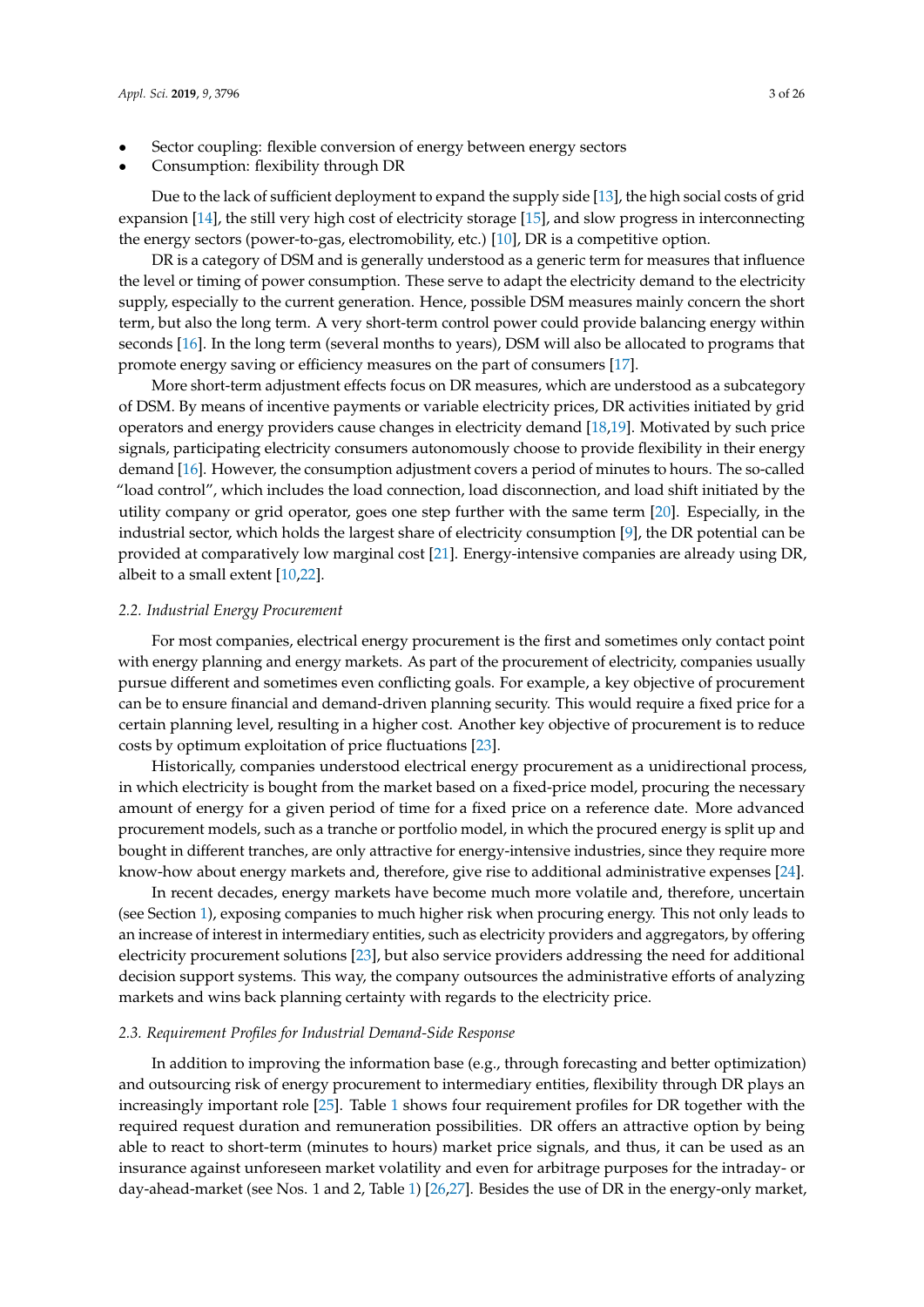industrial DR plays an important role in balancing power markets, in which loads are offered for compensation in the case of system instability [\[28\]](#page-23-5). Moreover, new marketing opportunities, such as opening up special markets for interruptible load, have also been created [\[29\]](#page-23-6) (see No. 1, Table [1\)](#page-3-0). With increasing deployment of renewable energies, the grid becomes exposed to systemic risks with respect to the security of supply. This is due to a higher possibility of prolonged periods (1–5 days) with an excess or lack of (renewable) energy generation. It is expected that extreme market prices will incentivize the activation of large-scale manufacturing flexibility (see No. 3, Table [1\)](#page-3-0). Moreover, DR can be used to reduce peak load during the peak-time windows, which are prescribed by the system operator. This is already a common practice used by companies in order to reduce network charges and the contracted demand charge tariff (see No. 4, Table [1\)](#page-3-0). Despite the variety of applications for DR, the current rate of demand flexibility realized by companies is far below the level required for the successful realization of the energy transition [\[12,](#page-22-11)[30\]](#page-23-7).

<span id="page-3-0"></span>

| <b>Requirement Profile</b>                         | <b>Short Description</b>                                                                                  | Request<br>Duration           | Remuneration                                                              |
|----------------------------------------------------|-----------------------------------------------------------------------------------------------------------|-------------------------------|---------------------------------------------------------------------------|
| 1. Short-term<br>load adjustment                   | Flexibility can compensate<br>short-term fluctuations<br>in generation or demand.                         | $5 \text{ min} - 1 \text{ h}$ | Balancing power markets,<br>interruptible load market,<br>intraday-market |
| 2. Load adjustment<br>over several hours           | Mismatch of renewable generation<br>and demand lead to significant<br>fluctuations in electricity prices. | 3 to 12 h                     | Day-Ahead-Market,<br>derivatives                                          |
| 3. Reduction/increase<br>of load over several days | Relevance for flexibility<br>over longer periods increases<br>with regard to the security of supply.      | $1-5$ days                    | Day-ahead-market,<br>derivatives                                          |
| 4. Atypical grid usage                             | By avoiding grid usage at<br>congested times, the grid and<br>procurement costs can be reduced.           | Several hours<br>per day      | Reduction of<br>network charges                                           |

**Table 1.** Requirement profiles and potential remuneration for DR.

#### *2.4. Energy Flexibility for Industrial Companies*

The identification of flexibility measures, the technical and economic assessment, as well as the subsequent marketing on the energy market present a complex challenge for companies [\[31\]](#page-23-8). On the one hand, the different use cases for flexibility are characterized by an individual product design and compensation methods. On the other hand, on the manufacturing level, different machines or manufacturing processes inherit different forms of flexibility measures and therefore a divergent level of flexibility potential. The characteristics are most commonly distinguished by their controllability. Hence, the potential measures are categorized into uncontrollable (no flexibility), curtailable, shiftable, buffered, and freely controllable loads (full flexibility) [\[32\]](#page-23-9). Curtailable loads, for example, are those that do not need to recover the curtailed energy once they are reconnected. In contrast to that, shiftable loads are those that can be moved in time. However, the amount of consumed energy does not change; it only gets shifted in the time domain. In addition, the identification and implementation of measures for DR are quite complex. The technical processes define many different boundary conditions and dependencies, such as a minimum or maximum period of interruption due to quality issues, which have to be considered [\[33\]](#page-23-10). In addition, DR can also counteract the main objectives of manufacturing, such as throughput or delivery reliability [\[34\]](#page-23-11). The high number of dependencies between individual flexibility measures and a large number of manufacturing parameters represents a major challenge in the manufacturing industry. This includes planning horizons, temporal resolutions, and maximum permissible runtimes [\[35\]](#page-23-12). At the same time, the complexity of the boundary conditions and the abstraction level increase with higher automation levels [\[36\]](#page-23-13). Moreover, data from a wide range of heterogeneous sources on the shop floor (e.g., machine control, manufacturing planning, etc.) is required for industrial DR. As manufacturing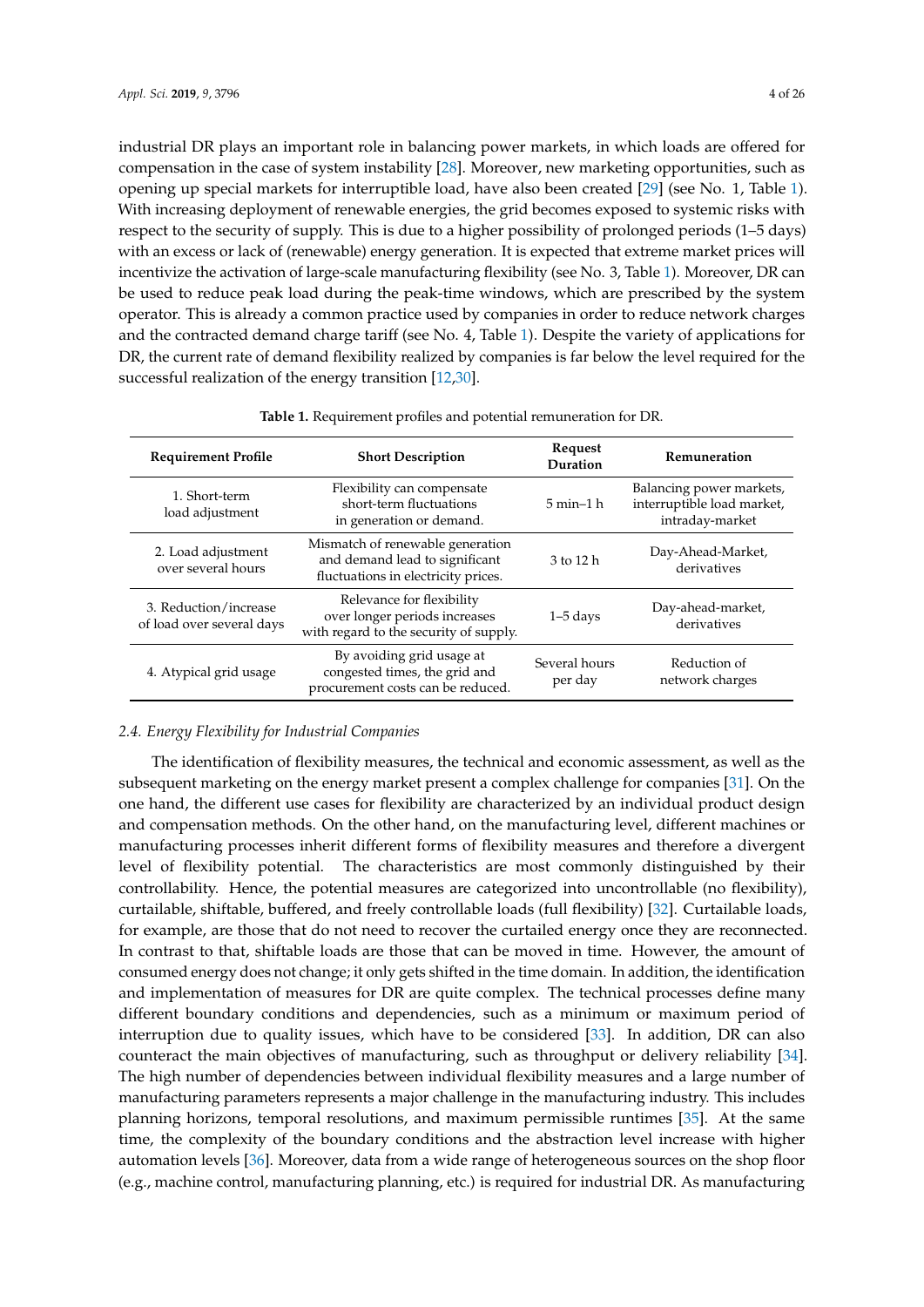IT platforms have been proven to provide such features, the existing ecosystems in this field are examined below.

#### <span id="page-4-1"></span>*2.5. Platform Ecosystems*

In recent years, platforms have arisen in many business fields in order to bring together customers and providers and offer innovative services. In this respect, the term platform is used very frequently; however, its meaning is not clear and consistent [\[37\]](#page-23-14). In the scientific literature, three perspectives on platforms from the fields of engineering, economics, and organization can be found [\[38\]](#page-23-15). Considering this, platforms offer a medium of interaction for business partners based on software, hardware, organizational processes, and standards [\[39\]](#page-23-16). Platforms are characterized by a layered architecture [\[40\]](#page-23-17) and act as a central cornerstone, which supplies core functionalities [\[41\]](#page-23-18). In this way, they offer a common access point for users and a set of basic services [\[42\]](#page-23-19). Ecosystems and platforms are closely connected with each other because ecosystems are platforms in which numerous firms can contribute components (e.g., apps) to a technical platform [\[43\]](#page-23-20). Hence, the term "platform ecosystems" is also frequently used [\[44](#page-23-21)[,45\]](#page-23-22).

From an economic perspective, platform ecosystems offer several major benefits, especially the co-creation of business value by encouraging complementary invention and exploiting network effects, as well as increasing flexibility [\[42\]](#page-23-19). The fact that five out of the ten most valuable brands are built on platform business models demonstrates these outstanding advantages [\[46\]](#page-23-23). Regarding platform ecosystems, there are several aspects to consider. Platforms may result in a winner-takes-all situation, where eventually, the free competition of different vendors is eliminated and substituted by a single dominator [\[47\]](#page-23-24). However, there are also systems aiming at co-evolution promoting symbiotic situations, which provide benefits for all participants. In this way, the complementors, which contribute, e.g., applications to the platforms are crucial, because they moderate the competition [\[48\]](#page-24-0). Therefore, platform users should be able to easily exchange services from different vendors and, in doing so, avoid so-called vendor lock-in. Another characteristic of platform ecosystems is the indirect network effects, where the value of a product increases with the total number of users [\[42\]](#page-23-19), e.g., platforms with a high number of potential customers are very attractive for vendors. Consequently, the thresholds and obstacles for participants need to be minimized, in order to make it easy for new partners to participate in an ecosystem. This effect was for example studied by [\[49\]](#page-24-1), where the pricing of gaming hardware, which indicates the entry hurdles for a video game console, was proven to be crucial for the success of vendors. Moreover, platform ecosystems benefit highly from complementary inventions from other partners and thereby value co-creation, as by this means, new and innovative services can be offered [\[50\]](#page-24-2).

To coordinate the variety of platform participants, a suitable governance approach is also required. The governance of a platform ecosystem is of contingent and dynamic nature and has to be carried out by the platform operator [\[51\]](#page-24-3). Thereby, standardization is an important element for governance. Moreover, due to the situational and temporal contingencies, establishing self-selection is very effective [\[52\]](#page-24-4). This means the participants self-select the different partner levels and define the appropriate rules for their business.

Overall, platform ecosystems play a very important role in the business world and bring some major advantages. Nevertheless, establishing and running a platform ecosystem includes some challenges. Platform ecosystems are already widespread in the manufacturing sector and energy markets; the existing solutions are outlined below.

#### <span id="page-4-0"></span>2.5.1. Manufacturing IT Platforms

Modern manufacturing systems require multiple IT systems, which operate on different operational levels, to make the complex and numerous processes controllable. A commonly-used reference model to structure these manifold software solutions in a functional and hierarchical manner of five levels is the automation pyramid [\[53\]](#page-24-5). As every level may consist of several individual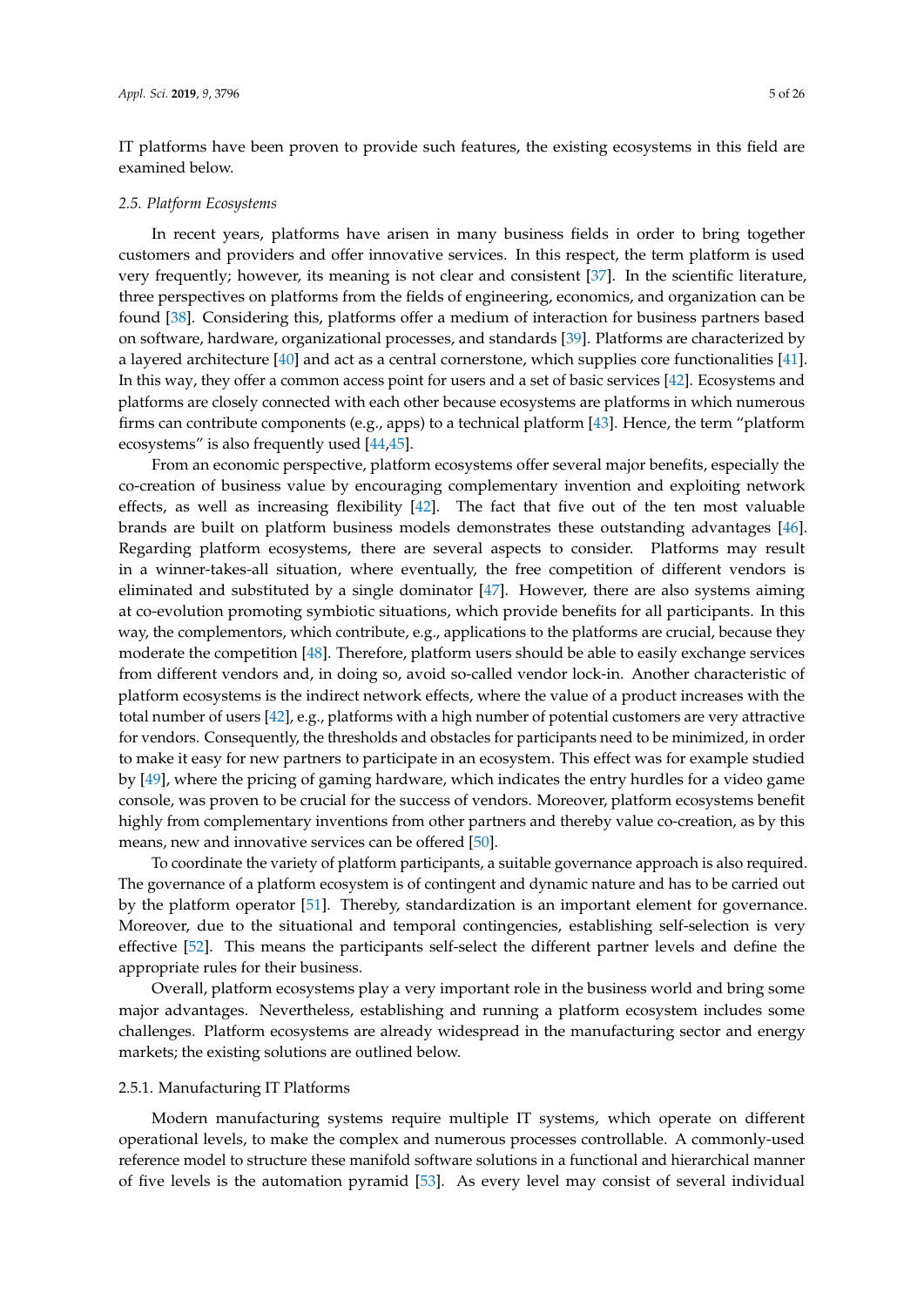elements, shaping a suitable architecture to achieve an integrated information flow and meet all functional requirements is challenging. In line with the increasing digitization, cyber-physical systems, which merge the physical and virtual world through embedded hardware and software, present a new approach [\[54](#page-24-6)[–56\]](#page-24-7). Thus, the conventional pyramid architecture is supplemented or replaced by a decentralized and non-hierarchical structure with increasing agility and flexibility [\[57\]](#page-24-8). Nevertheless, an architecture following the automation pyramid is still common in present-day manufacturing system architectures, which may also be indicated by its adaption within the Reference Architectural Model Industry 4.0 [\[58\]](#page-24-9).

In order to handle increasing complexity and in line with the trend of digitization, manufacturing IT platforms, which cover all levels of the automation pyramid, are commonly applied. In addition, customers and suppliers are able to interact on these platforms, shaping complex ecosystems [\[59\]](#page-24-10). Driven by the recent trend towards increasing service orientation, also referred to as XaaS [\[60\]](#page-24-11), many authors [\[61](#page-24-12)[–64\]](#page-24-13) and companies have begun to work on service-oriented and often cloud-based platform ecosystems. They focus on the efficient provision of functionality in the form of software services for end users and are, therefore, well suited for applications in manufacturing. Compared to consumer-grade software platforms, industrial-grade manufacturing IT platforms have additional requirements [\[65,](#page-24-14)[66\]](#page-24-15). Reliability and security are central. While reliability ensures that the platform is capable of supporting 24/7 manufacturing, information and data security are necessary to protect the intellectual property of the company.

Manufacturing IT platforms are offered by leading equipment and software vendors such as Predix by General Electric [\(https://www.ge.com/digital/iiot-platform\)](https://www.ge.com/digital/iiot-platform), MindSphere by Siemens [\(https://siemens.mindsphere.io\)](https://siemens.mindsphere.io), IoT Suite by Bosch [\(https://www.bosch-iot-suite.com\)](https://www.bosch-iot-suite.com), and Axoom by Trumpf [\(https://marketplace.axoom.com\)](https://marketplace.axoom.com), as well as by new developments in research such as the Industrial Data Space [\(https://www.internationaldataspaces.org\)](https://www.internationaldataspaces.org) or Virtual Fort Knox [\(https://virtualfortknox.de\)](https://virtualfortknox.de). These platforms aim at supporting manufacturing companies in networking their manufacturing and generate added value through digital services such as process optimization or predictive maintenance. Most existing and commercially available manufacturing IT platforms are tailored to products and services offered by the respective vendor [\[65](#page-24-14)[,66\]](#page-24-15). They utilize proprietary interfaces and protocols instead of open ones. As a consequence, neither interaction with external systems nor interoperability with other platform vendors are possible. This causes vendor lock-in effects for the customer, which is one of the largest barriers that companies face when introducing cloud platforms [\[67](#page-24-16)[,68\]](#page-24-17).

Besides manufacturing IT platforms, EMS are also widely spread in industrial companies [\[69](#page-24-18)[,70\]](#page-24-19). It is their task to gather and preprocess data of the current and historical energy consumption, in order to increase transparency and uncover trends or outliers. Thus, the main scope of the EMS is to increase energy efficiency. However, these systems are not able to introduce any control actions, and so far, there is no linkage to the shop floor [\[68,](#page-24-17)[71\]](#page-25-0). Consequently, in order to adapt the energy consumption flexibly, EMS needs to be enhanced and linked to the conventional systems for manufacturing management and execution.

#### 2.5.2. Market-Side Platforms and Services

As described in Section [2.2,](#page-2-0) intermediary entities are of increasing importance for companies. However, not only third-party energy suppliers and aggregators are commissioned. Service providers, e.g., decision support or forecasts, are also at the focus of increasing attention. Companies are focusing on their core business, and thus, on-site support processes are increasingly outsourced to third parties [\[72\]](#page-25-1). Additional reasons for outsourcing are the reduction and control of costs, risk minimization, and benefits from the best practice of others.

For energy procurement, plenty of decision support service providers offer a wide range of software solutions. These range from electricity market forecasts to solutions for manufacturing planning optimization, taking into consideration different horizons of electricity market prices. Such service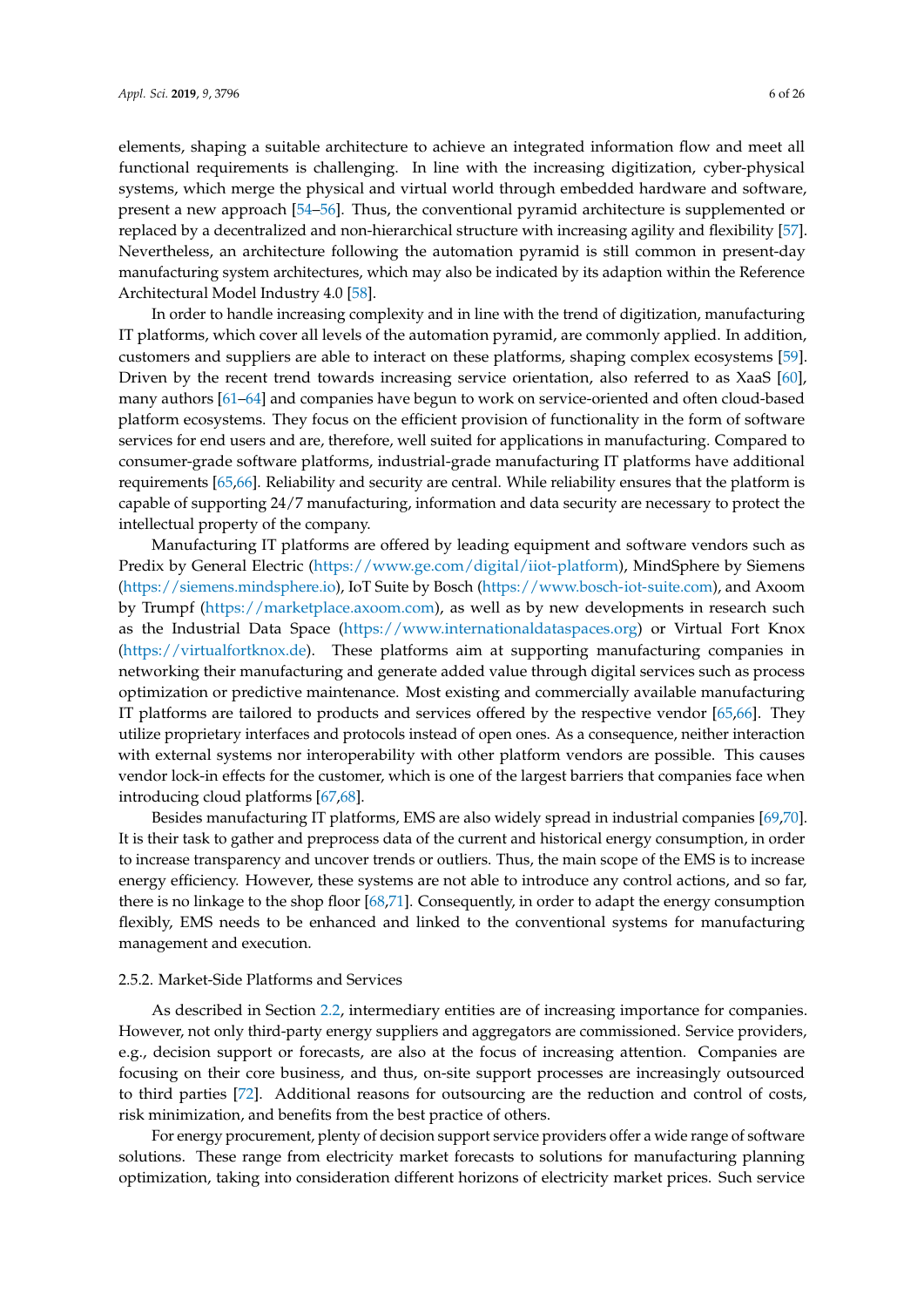providers are, for example, Kisters [\(https://www.kisters.de/en\)](https://www.kisters.de/en), N-SIDE [\(https://www.n-side.com\)](https://www.n-side.com), DNV-GL [\(https://www.dnvgl.com/power-renewables/services/index.html\)](https://www.dnvgl.com/power-renewables/services/index.html), Software AG [\(https://](https://www.softwareag.com) [www.softwareag.com\)](https://www.softwareag.com), and Siemens Industry Services [\(https://www.industry.siemens.com/services\)](https://www.industry.siemens.com/services). These services are usually limited to decision support and do not interact with markets. Following the process of optimization, a company can generally market the flexibility on its own or via an intermediary, such as a direct marketer or an aggregator [\[73\]](#page-25-2). Aggregators provide comprehensive solutions, incorporating energy supply contracts, optimization of manufacturing flexibilities, and the final trading of the same. Examples include Next Kraftwerke [\(https://www.next-kraftwerke.de\)](https://www.next-kraftwerke.de) and e2m [\(https://www.e2m.energy\)](https://www.e2m.energy). These solutions build on current market designs and scarcely integrate new potential flexibility markets, such as local flexibility markets. Moreover, the solutions provided with regard to the interfaces, data models, and processes used for communication between the company and aggregators are not standardized.

For this reason, public projects are aiming to establish reference frameworks, which deliver a common standard for systems to ensure interoperability for flexibility trading and integrating all potential flexibility customers. Several publicly-funded research projects are focused on developing open source flexibility platform solutions in order to standardize the processes and protocols for flexibility usage, including DR in the commercial and residential sector. For example, the non-profit organization USEF [\(https://www.usef.energy\)](https://www.usef.energy) developed an open standard for transparent communication procedures fitting on top of most energy market models, extending existing processes to offer the integration of both new and existing energy markets. It is designed to make flexible energy a tradeable commodity. Thus, its focus lies on the marketing processes for potential customers, such as system operators and balance responsible parties after the flexibility was identified. The OpenADRproject [\(https://www.openadr.org\)](https://www.openadr.org), on the other hand, very much focuses on the implementation of DR and final execution of the flexibility measure by providing a common language communication data model incorporating different DR programs, such as critical peak pricing for spot markets or fast demand response for ancillary markets.

On the one hand, the USEF and OpenADR approach are making an important contribution to the standardization of interfaces and communication within the flexibility value chain, but on the other hand, they do not provide the IT solutions needed to bring together manufacturing machines and flexibility markets.

#### *2.6. Preliminary Conclusions*

It can be summarized that (1) industrial demand flexibility plays a key role in overcoming the current flexibility gap in the electricity sector and (2) demand flexibility has not yet been harvested to its full potential. Moreover, (3) in order to implement DR in industrial companies, the complex impact of single measures on the whole manufacturing system and its interdependencies on all organizational levels have to be considered. (4) A large number of manufacturing IT platforms already exists. They are, however, predominantly designed as closed ecosystems. Proprietary interfaces are used, and there is no interaction with external systems. (5) EMS, however, only focuses on gathering and preprocessing information on the energy consumption and is not capable of executing adapting actions. (6) On the other hand, platforms targeting aggregation and marketing of demand flexibility lack the complexity management required for industrial manufacturing processes and thus only partially address the value chain of DR (see Figure [1\)](#page-7-0).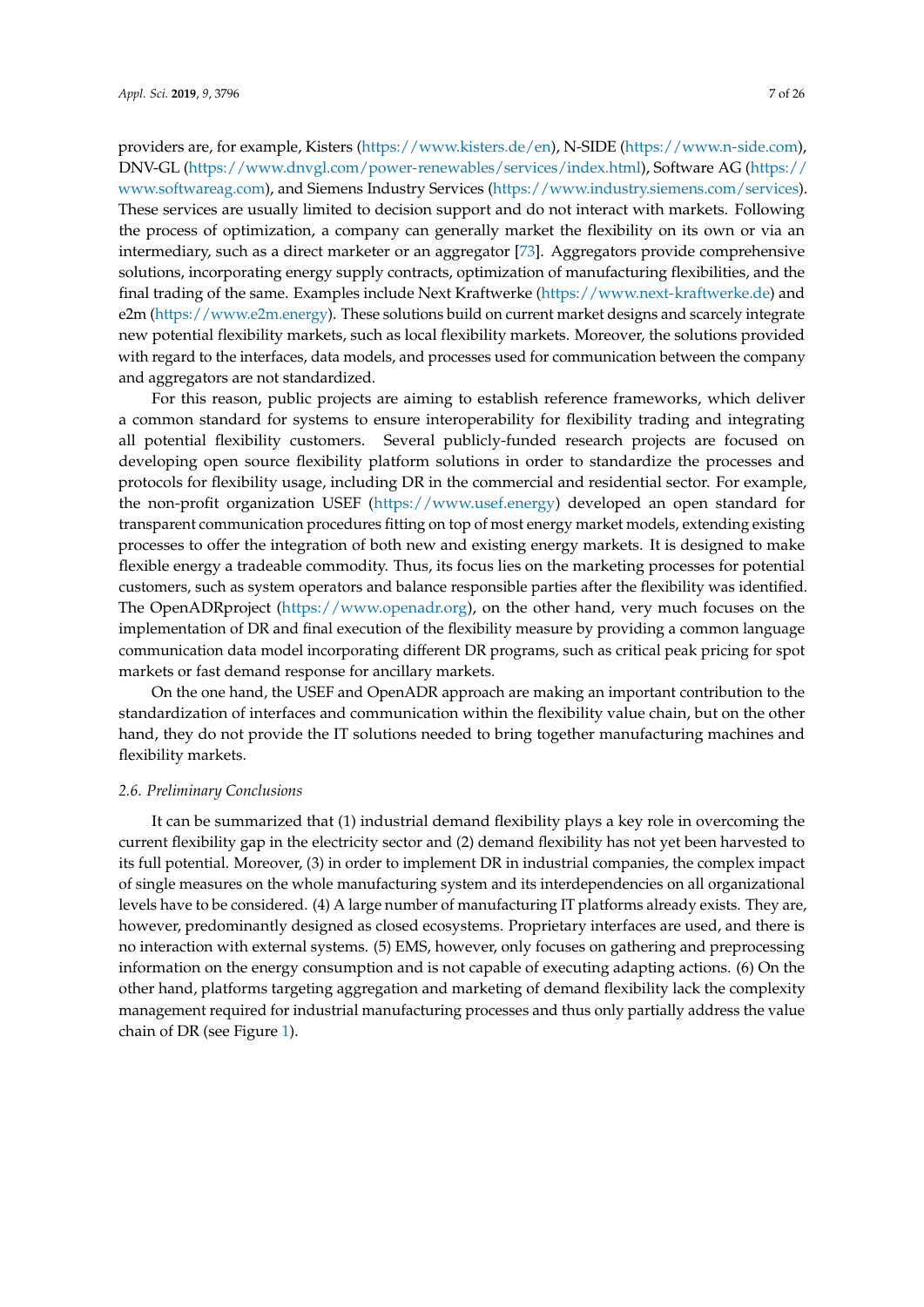<span id="page-7-0"></span>

energy flow **e** information flow **individual interface** functional element

**Figure 1.** Current landscape of IT platforms, services, aggregators, and energy markets.

## <span id="page-7-1"></span>**3. Industry Specification Analysis**

The previous section showed that there remains much unused potential for industrial DR. In order to determine why this potential is currently not being exploited, the existing barriers are identified below. To achieve this, the method of structured interviews and workshops was applied. These were conducted with different companies and stakeholders, which were elicited in focus group interviews comprising representatives of manufacturing companies and the energy market. The information was collected in the context of "SynErgie" [\(https://www.kopernikus-projekte.de/synergie\)](https://www.kopernikus-projekte.de/synergie), a large German research project, and beyond that discussed, filtered, and consolidated in internal workshops with numerous researchers from different disciplines. In doing so, the creation of an integrated approach for industrial DR, which includes all relevant providers, consumers, and other market participants is the central goal [\[74\]](#page-25-3). As more than 80 partners from industry, energy markets, research, and society were involved, a substantiated specification could be prepared that records the demands of all relevant stakeholders. The requirements identified by the method described above are summarized and outlined below:

- 1. Functionality: The automated synchronization of industrial energy consumption and supply requires several different partners and functional levels from the energy market down to single machines to be involved. The increasing number of participating companies and the increasing challenges to balance the power grid make automated synchronization necessary. For this reason, an end-to-end approach is required, which defines the continuous information flow throughout all relevant stages and maps the following three central use cases: procurement of market information (e.g., price forecasts), evaluation of flexibility (e.g., ideal marketing time), and marketing of flexibility (on the appropriate target market). In addition, information on energy consumption needs to be equally considered within manufacturing. Thus, appropriate functionalities throughout all organizational levels of a company are required.
- 2. Interoperability: Currently, a variety of communication protocols, data models, and IT systems are used in manufacturing. On top of that, energy markets and grid providers apply several interfaces and data models. Consequently, interoperability is another important requirement to enable a high number of heterogeneous companies to take part in a flexible manner. The integration of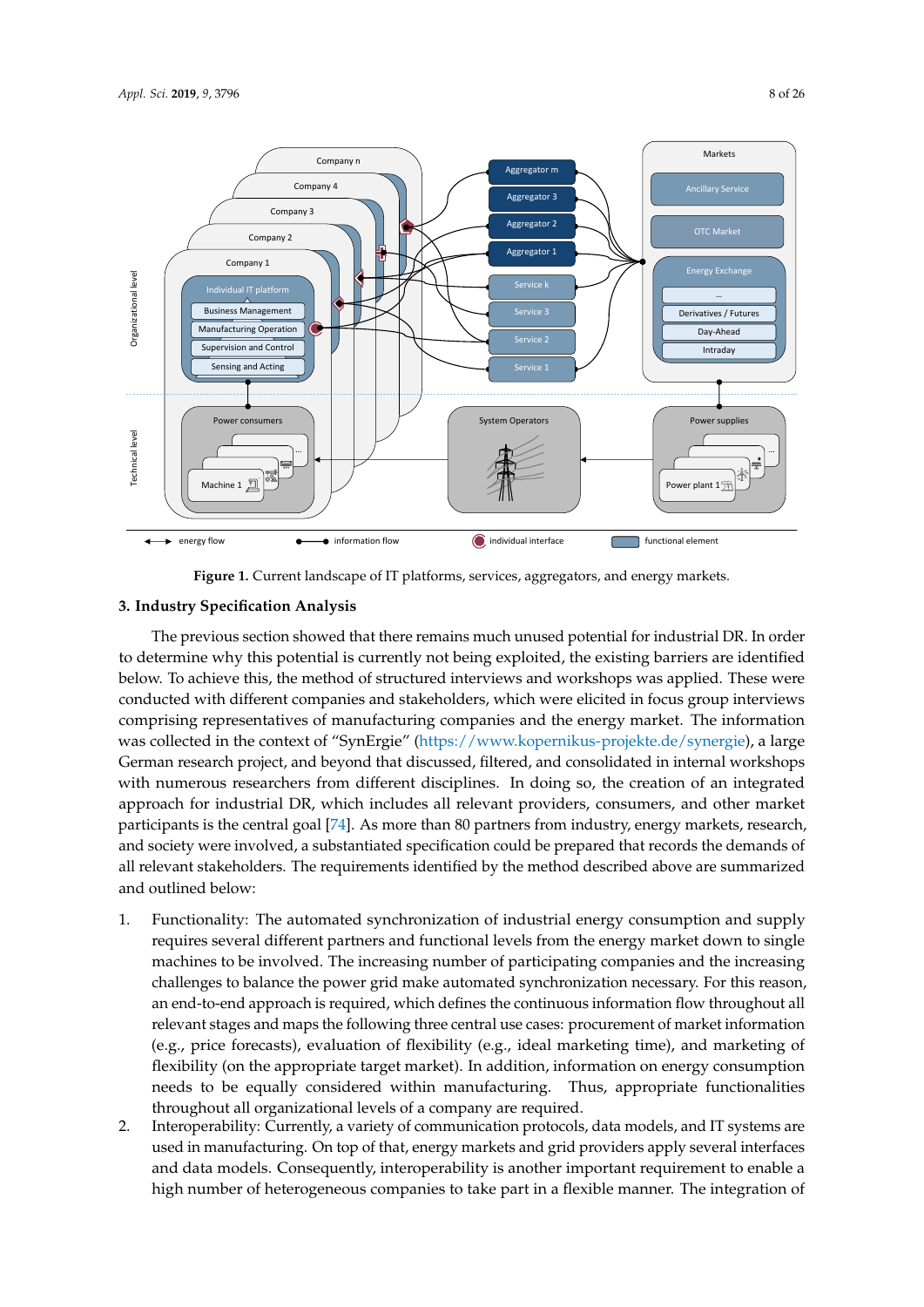existing standards, shaping a transferable and robust architecture, as well as the harmonization of data models are crucial for the development of a new ecosystem in the context of energy flexibility.

- 3. Free competition: To achieve wide acceptability and to offer incentives for companies to participate in the energy markets, a solution needs to be offered that ensures free competition. Accordingly, obstacles for new market actors need to be minimized, and an open ecosystem must be offered that provides flexible access to the services of different providers. In addition, industrial companies and other participants should be able to extend independently the functionalities of and solutions to their and their customers individual needs.
- 4. Privacy and security: Privacy and security are key requirements for companies to participate. The detailed energy consumption contains crucial information about a manufacturing company, because for example, the given utilization or the used technology can be derived. Thus, no confidential information about energy consumption, etc., should be provided to external competitors. Besides privacy, security probably plays an even more important role. As energy systems are part of the critical infrastructure, the highest security standards need to be adopted, and given specifications need to be fulfilled, e.g., [\[75\]](#page-25-4). In addition, data leaks have to be prevented to ensure that personalized information does not fall into the wrong hands.
- 5. Credibility and trustworthiness: The pursued solution should offer the possibility to purchase and sell energy flexibility automatically. Therefore, signing legally-binding digital contracts is an additional essential requirement. For this purpose, appropriate services and processes need to be established that at the same time provide proper technical solutions to ensure trustworthiness in terms of traceability and transparency.
- 6. Market entry threshold: The specification analysis also involved the current market design and resulted in requirements for key changes. In order for demand flexibility to be used to its full extent, sanctioning flexibility by network charges needs to be eliminated. Furthermore, a non-discriminatory access to all flexibility markets needs to be ensured.
- 7. General architecture requirements: Considering the discussed requirements for IT-based automated industrial DR, additional specifications regarding the architecture can be derived. In particular, modularity and extensibility are very important in order to provide the required reusability, adaptability, and scalability of the solution. These requirements can be summed up with the concept of service-oriented architectures. In addition, near real-time processing, as well as robust and reliable communication flows are essential. Furthermore, different deployment models, e.g., private or public cloud solutions, should be possible.

## <span id="page-8-0"></span>**4. Research Deficit**

In the previous two sections, the state-of-the-art was analyzed (see Section [2\)](#page-1-0), and a broad specification analysis (see Section [3\)](#page-7-1) was presented. Based on these findings, the need for action and research deficits are derived below, as the next methodological steps. In their practical form, these deficits represent obstacles to companies making full use of demand flexibility and to marketing it economically. These obstacles need to be addressed in the research in order to provide more demand flexibility in industry, thereby contributing to a successful energy transition. The deficits identified are described below.

## *4.1. End-to-End Approach*

Regarding existing frameworks and standards for market demand flexibility, it must be pointed out that there is no approach covering information flows and automation from machines to energy markets. However, such an end-to-end approach from machines to energy markets is necessary to achieve consistency and interoperability with all technical entities and stakeholders involved.

• Information flows: All bidirectional information flows between machines and energy markets, including every intermediate stage, must be covered to achieve an end-to-end approach. Bidirectionality because demand flexibility must be offered in the markets and, in addition,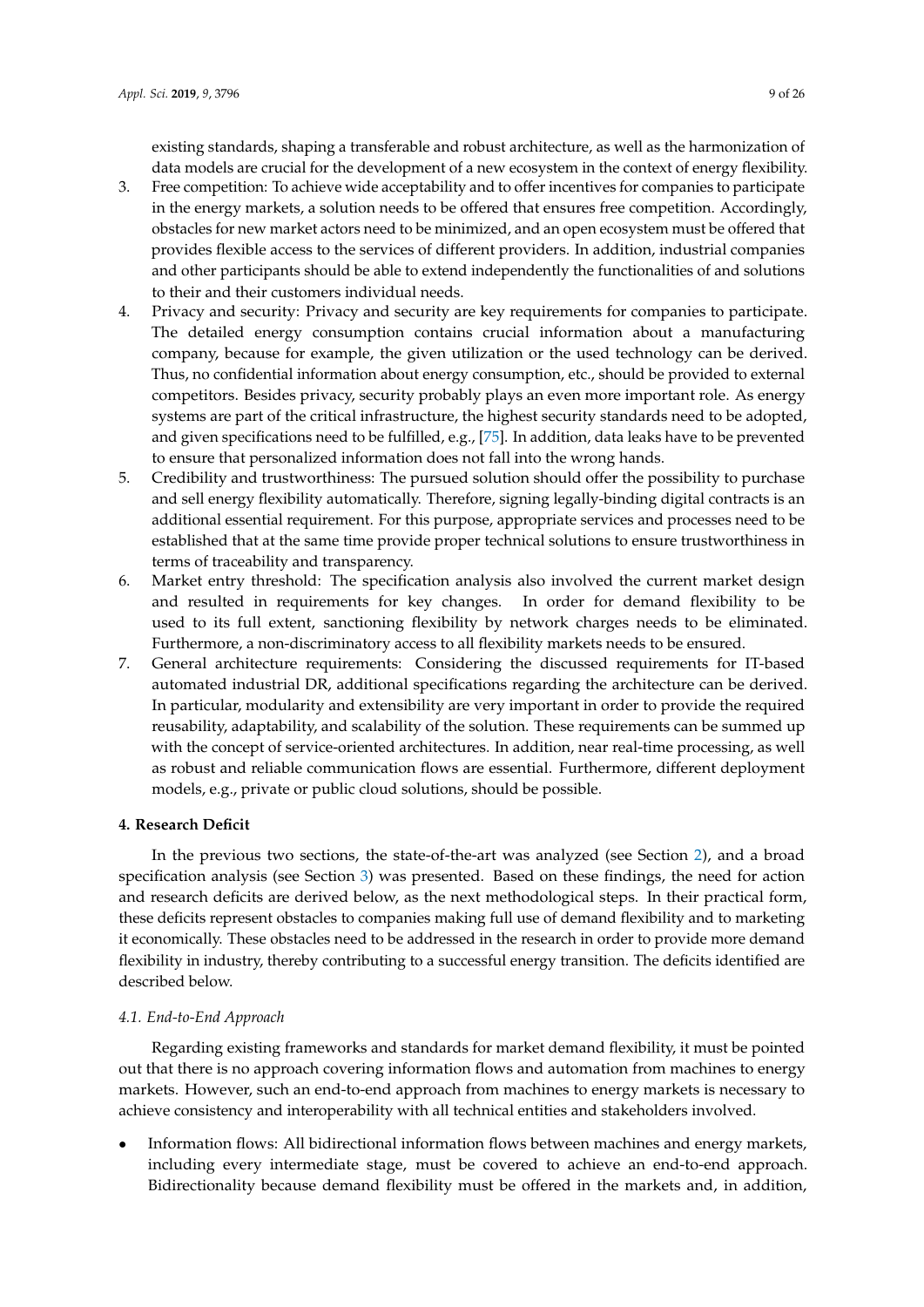the purchase signals must subsequently be converted into load profiles within the company and ultimately into control signals for the machines and equipment. The information flows do not only cover company in-house processes as described by the automation pyramid [\[35,](#page-23-12)[53\]](#page-24-5). Therefore, the concept of the automation pyramid needs to be broadened to include external processes with regard to marketing demand flexibility (see Nos. 1 and 2, Section [3\)](#page-7-1). In addition, decentralized approaches also need to be considered as these concepts are increasingly common and provide more flexibility for companies (Section [2.5.1\)](#page-4-0).

- Multi-level optimization: In order to regulate complex information flows and control the efficient use of flexibility, different levels of optimization are necessary. These levels decompose the overall optimization problem of efficient flexibility usage into sub-problems considering characteristics such as planning horizons, temporal resolutions, and maximum permissible runtimes. It is important that optimization levels can be implemented dynamically, e.g., depending on the target process and the company's infrastructure, some of the optimization levels may be left out or split, e.g., into sub-optimizations. However, with decomposition, new challenges arise. First, restrictions made at certain levels must be respected by the following levels. Second, the·interaction between various optimization levels needs to be coordinated by a corresponding architecture (see No. 1, Section [3\)](#page-7-1).
- Generic data model: To ensure consistency within the end-to-end approach for information flows and the interaction of different optimization levels, a generic data model covering a wide range of demand flexibility is necessary. However, not every communication between technical entities in the described end-to-end approach needs to be mapped in this data model. Rather, it is a matter of using the data model where it creates added value. Data models for further communication must then be designed in such a way that they can be derived from this generic data model or transferred back to it (see No. 2, Section [3\)](#page-7-1).
- Traceability: While information flows and the data model ensure technical interoperability, the communication within the described end-to-end approach needs to be credible and trustworthy. Therefore, technical solutions meeting these specifications are necessary, e.g., step-by-step traceability of transactions. From a company-side perspective, this is to ensure that commercialized flexibility has really been implemented and the contract fulfilled accordingly. From a market-side point of view, the fulfillment of the contracts is equally important to ensure balanced groups in the energy system (see No. 5, Section [3\)](#page-7-1).
- Encapsulation: Industry and the energy sector are completely different domains with diverse knowledge, methods, and technologies. To realize automated flexibility commercialization, both domains need to be connected and work interlocked. Consequently, approaches to encapsulate both domains without affecting the system's performance are necessary. This includes, but is not limited to, commercializing load profiles without revealing manufacturing secrets and ensuring free competition on markets, etc. (see No. 4, Section [3\)](#page-7-1).

# *4.2. Company-Side*

Even without the use of demand flexibility, industrial manufacturing and the associated supply networks are very complex. Demand flexibility adds another dimension of complexity to this, which is why manifold research deficits can be identified:

- Vendor lock-in: Most existing manufacturing IT platforms are tailored to products and services offered by the respective vendor and lack interoperability with other platform providers or integration of external systems. To prevent vendor lock-in, open platforms with the ability to connect proprietary (e.g., Siemens S7, SAP BAPI, etc.) and open protocols (e.g., OPC-UA, REST, etc.) for hardware and software flexibly are required (see Nos. 2, 3 and 7, Section [3\)](#page-7-1).
- Interoperability: To ensure interoperability, communication must be protocol independent, and the platform must be able to harmonize data models. For platforms to incorporate the described end-to-end approach, this does not only apply to internal interfaces and data models, but also to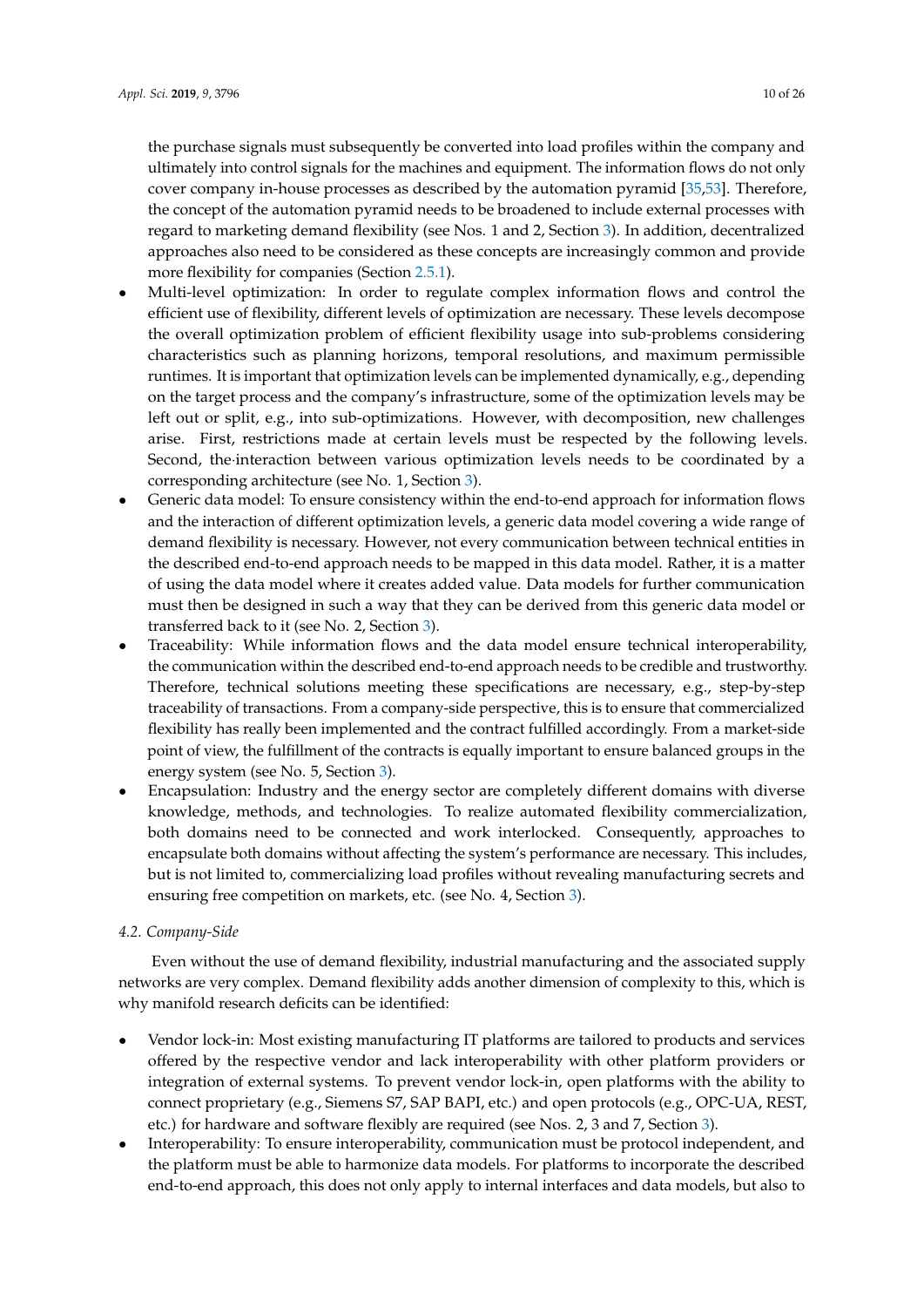external communication. This allows, for example, the vendor-independent integration of PLC by Siemens and Bosch Rexroth with an EMS by econ solutions and an ERP by SAP. Additionally, it should be possible to establish a connection between platforms of different vendors. At the same time, since various stakeholders, vendors, components, and services are involved, the concepts for security and privacy become crucial. (see Nos. 2, 3, 4, and 6, Section [3\)](#page-7-1).

- Energy as a decisive target: Existing platforms do not necessarily consider energy as a decisive target in manufacturing (see Section [2.5.1\)](#page-4-0). Yet, with an increasingly volatile energy supply and the resulting need for greater demand flexibility, energy and its related availability and costs must be taken into account. Therefore, the functionalities of existing platforms need to be enhanced to consider energy aspects and to provide solutions for the synchronization of energy demand and supply (see No. 1, Section [3\)](#page-7-1).
- Technical flexibility assessment: The variety of industry sectors yields a wide range of manufacturing processes with individual flexibility measure patterns. Besides the lack of adequate flexibility products on the energy markets, the technical assessment and integration into a flexibility portfolio within a complete flexibility management approach still requires high individual efforts, resulting in unpredictable project costs for companies. Even though aggregators and other service providers already offer audits to identify flexible loads for potential commercialization, the focus mainly lies on large-scale manufacturing plants, leaving unused potential (see No. 1, Section [3\)](#page-7-1).
- Flexibility management: Due to the synchronization of energy demand and supply, the traditional magic triangle of time, cost, and quality becomes more and more volatile. Demand flexibility offers a possibility for cooperating with the rising importance of energy procurement. Therefore, platforms must enable an integrated management of demand flexibility within the company, integrating energy-related data with other manufacturing data for an adequate technical assessment. Consequently, the acquisition, aggregation, analysis, and optimization of process and manufacturing data are necessary to achieve energy-synchronized control of the systems, plants, and components (see No. 1, Section [3\)](#page-7-1).
- Energy-synchronized control: Covering automated marketing of demand flexibility, functionality at all levels of the automation pyramid needs to be considered. Key features of this energy-synchronized control of manufacturing are the transformation of process data into flexibility measures and the aggregation by combining, splitting, and adapting the flexibility measures for optimized usage. In addition, a communication interface to the energy markets is required, which ideally is implemented using standardized and open protocols to automate the access to different offers of demand flexibility marketing, e.g., day-ahead-market, and information procurement, such as market price forecasts (see Nos. 1 and 2, Section [3\)](#page-7-1).
- Entry hurdles: While the workload of administrators is reduced by the cloud offerings of certain manufacturing IT platforms, there are still significant entry hurdles for users. On the one hand, due to probable vendor lock-in and, on the other hand, due to the availability of functionalities in the field of manufacturing and the necessary effort for connection and usage. For these reasons, platforms should be designed as open development, sales, and operating platforms. Available functionalities can thus be obtained and operated via the platform, while missing functionalities can be developed by the user or software partners. (see Nos. 1, 2, 3, and 6, Section [3\)](#page-7-1).

## *4.3. Market-Side*

The reasons for the slow expansion of industrial DR are manifold: First, complex regulatory frameworks and weak market incentives on the market side; second, the lack of integrated economic assessment of flexibility, from machine to the flexibility market, as part of the manufacturing planning; third, the uncertainty in price forecasts and the resultant risk to manufacturing planning. The resulting research deficits on the market side are outlined below: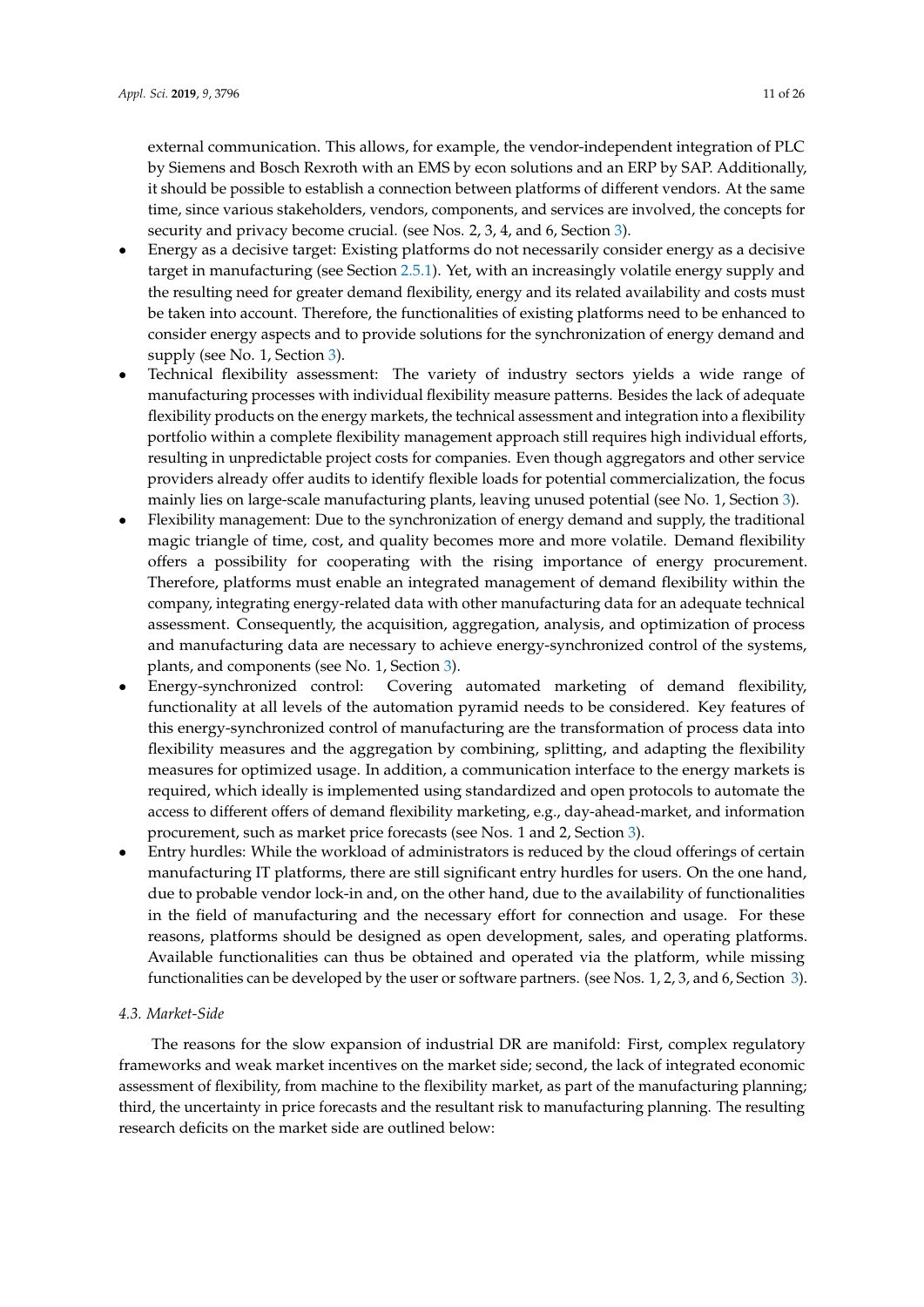- Market design: The step towards trading flexibility from a market and regulatory perspective is subject to a number of obstacles. Three main obstacles to developing an efficient energy market embracing demand flexibility can be identified [\[76\]](#page-25-5):
	- 1. As the energy sector is subject to a complex regulatory system, a high uncertainty exists with regard to the continuity design of energy laws, subsidies, taxes, etc. This uncertainty is currently reflected by the indecision on the part of companies to invest.
	- 2. Energy market design aims to treat different technologies equally. However, in reality, the nature of flexibility measures (as described in Section [2\)](#page-1-0), dependent on the type of machine or manufacturing process, does not imitate conventional generation schemes. The result is a distortion of flexibility options and technologies.
	- 3. The complexity of the energy sector is also reflected in the price structure. Daily price fluctuations on the electricity market are only partially visible to consumers. The high fixed cost share (electricity taxes, network charges, etc.) is leveled, the price fluctuations are reduced, and the profit margin of the demand flexibility project is reduced.

Further research is needed to highlight the inefficiencies and weaknesses of the current market design and to identify solutions for obtaining economically-viable demand flexibility options (see No. 6, Section [3\)](#page-7-1).

- Economic flexibility assessment: Participation in the energy market is attractive when the value of the flexibility measure, i.e., the electricity cost savings that can potentially be achieved through load shifting, is higher than the opportunity costs that the company incurs by making the process more flexible and possibly losing value due to the flexibility measure. If the value of flexibility signaled on the market is below the opportunity cost, a flexibility measure will not be stimulated. Therefore, the internal financial assessment of the flexibility needs to have both information on the manufacturing costs (including all implied potential costs if used) and real-time market prices. The information on the optimization combines the two prices and indicates which flexibilities should be drawn from an economic point of view. Regardless of whether the optimization takes place on the company-side or market-side platform, some kind of data model for communication of flexibilities is used. To ensure consistency in communication while maintaining a high level of functionality and traceability, a standardized description and modeling of industrial demand flexibility is required. (see Nos. 1, 2, and 5, Section [3\)](#page-7-1).
- Energy market forecast: To ensure planning security, the role of forecasting energy market prices is crucial. However, a predictability of more than five days, e.g., the day-ahead-market, due to the intermittent nature of renewable energy sources, is difficult. In some company cases, predictions of more than five days, regardless of the forecast quality, are needed. Currently, plenty of forecast service providers are competing for the growing market of demand flexibility. The forecasting service market is not yet transparent, and therefore, it is not easy to compare different services. This might be suitable for individual service providers; however, it does not contribute to a performance-based free market embracing free competition (see No. 3, Section [3\)](#page-7-1).

## <span id="page-11-0"></span>**5. Concept of the Energy Synchronization Platform**

Considering the state-of-the-art (see Section [2\)](#page-1-0), required specifications (see Section [3\)](#page-7-1), and existing research deficits (see Section [4\)](#page-8-0), the ESP as depicted in Figure [2](#page-12-0) is proposed. This platform ecosystem enables the industry to participate actively in energy markets through both a faster and more accurate scheduling of its energy consumption (consumer role) and by offering DR potential (supplier role). Therefore, the ESP allows a proactive and continuous synchronization between companies' offer of flexibility and the markets' demand for flexibility, as well as between energy consumption and energy supply. In this way, the platform supports companies in ensuring that only the flexibility for which it is economically viable is marketed. At the same time, the reliability and stability of the power grid are increased from a system perspective.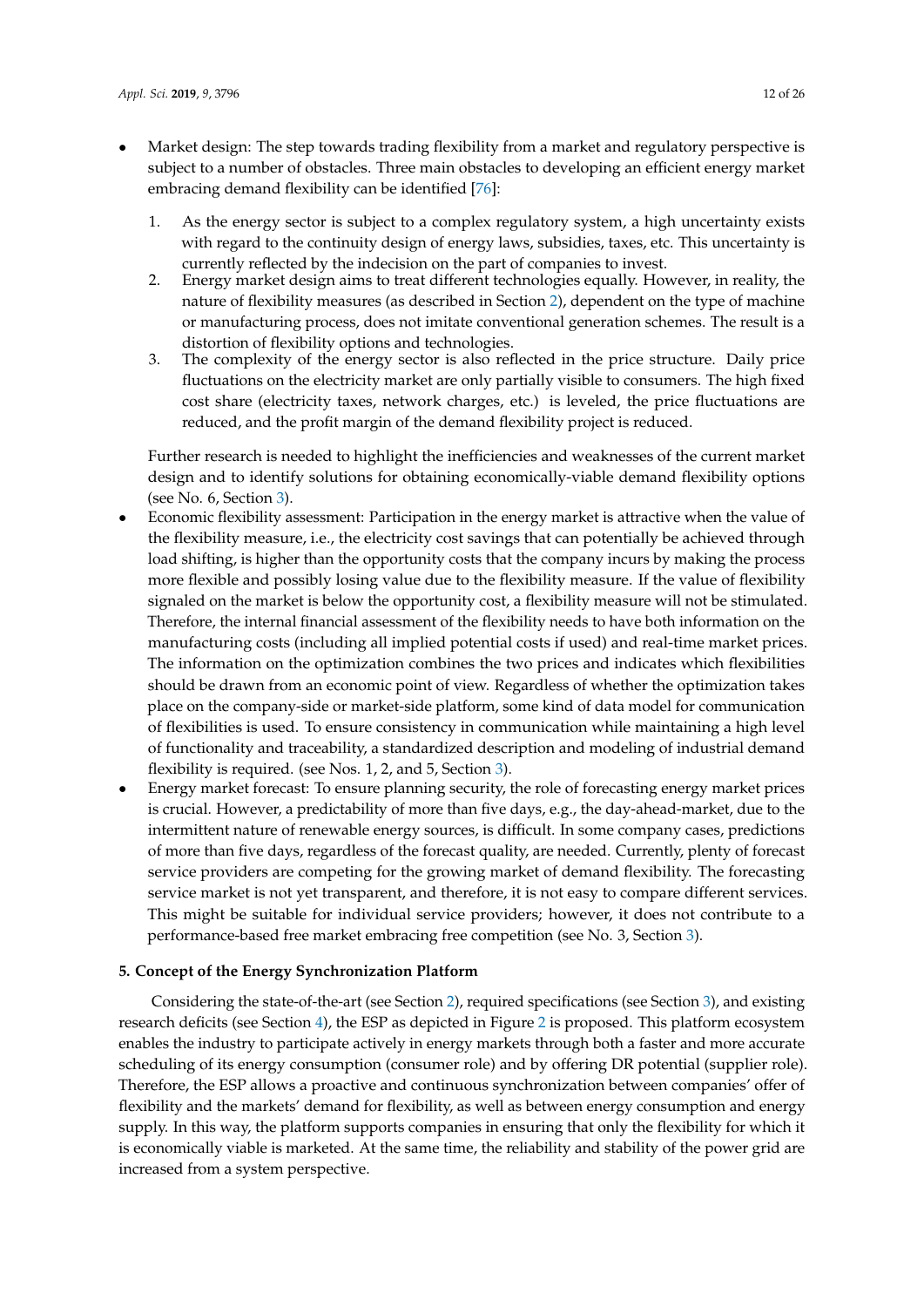To fulfill all requirements, especially regarding free competition, the ESP is designed as an ecosystem with extensive functionalities preventing vendor lock-in and ensuring interoperability. Currently, the energy market is decentralized, and there are individual service providers and aggregators with different interfaces, which results in the displayed disadvantages (see Section [4\)](#page-8-0). To overcome this, the ESP aims to bundle all necessary services on one platform and integrate all service providers as complementors. In doing so, the evolution of the ESP should be initiated by the publicly-funded project "SynErgie" (see Section [3\)](#page-7-1) and later be transferred to an independent platform ecosystem with a community as the platform operator. Consequently, the ESP grows the flexibility market by increasing offered and demanded flexibility, as well as by synchronizing both. This networking and communication in particular is expected to have a huge effect on the market growth [\[42](#page-23-19)[,77\]](#page-25-6).

The technical concept of the ESP was developed with regard to security by design and consists of two logical platform types: the CoP as described in Section [5.1](#page-12-1) and the MaP as described in Section [5.2.](#page-15-0) The division into two logical platforms ensures privacy and security by encapsulating their specific domain knowledge, technologies, and methods while, at the same time, maintaining a safe state without affecting the operation and performance of the overall system. Summarizing, the ESP describes the interaction of several CoPs on a central MaP to carry out transparently IT-supported demand flexibility trading.

Both logical platform types are connected via an interface, allowing the exchange of necessary data for automated DR by a specified data model. This data model is universally valid, as well as generic for various flexibility measures and applicable in all data-handling steps for automated DR from machines to energy markets. Such an EFDM is proposed by [\[78\]](#page-25-7). Especially for comprehensive processes, this EFDM can be applied end-to-end. However, this EFDM is not designed as the single source of truth, but much more as a superordinate data model from which further data models can be derived. A prerequisite for this is that the derived data models can be translated back into the generic EFDM at any time. A use case for the derivation of data models is the multi-level optimization of the use of flexibility. In the following, the two logical platform types are described and then merged to form the end-to-end approach.

<span id="page-12-0"></span>

**Figure 2.** Concept of the energy synchronization platform.

#### <span id="page-12-1"></span>*5.1. Company-Side Platform*

As part of ESP, a CoP offers the necessary functionalities for the IT connection and control of energy-flexible manufacturing processes and infrastructure in a service-oriented architecture. Therefore, it represents the modular, service-oriented, secure, and externally-encapsulated IT system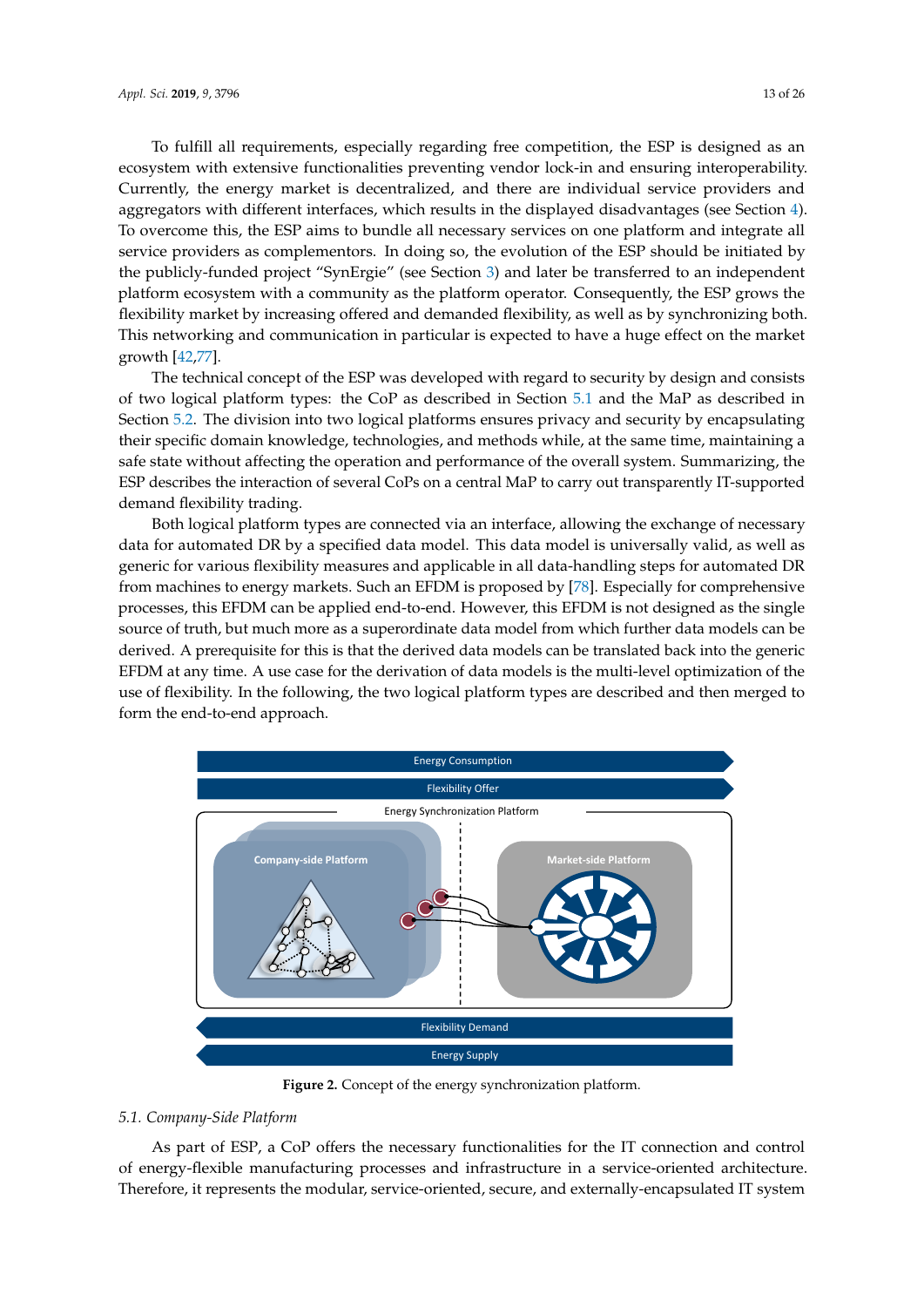within a company. Compared to other manufacturing IT platforms, the CoP is characterized by the fact that energy is explicitly taken into account or focused as a decisive target for manufacturing. Consequently, it includes acquisition, aggregation, analysis, and optimization of process and manufacturing data, on the one hand, and energy-synchronized control of the systems, plants, and components, on the other hand. The functionalities represented by services thus cover all levels of the automation pyramid, and information can be distributed in both ways, bottom-up and top-down. Hence, demand-flexible behavior in the future electricity system is enabled for technical entities in manufacturing companies. Thereby, information from both manufacturing and the energy system is brought together. The architecture of the CoP is depicted in Figure [3](#page-13-0) and described below.

<span id="page-13-0"></span>

**Figure 3.** Architecture of the company-side platform.

Most important for ensuring the interoperability and preventing a vendor lock-in is the open, extensible, and modular architecture of the platform itself together with the integration layer MSB. First, the modularity of the platform allows a flexible configuration, including only necessary components (blue in Figure [3\)](#page-13-0), as well as the possible enhancement by individual additional components and services (gray in Figure [3\)](#page-13-0). The development of these additional services is fostered within the ESP's ecosystem through close cooperation between manufacturing companies and software vendors. Second, each component of the platform can be deployed by different operators. This enables deployment models ranging from operating the CoP as a private instance on-premise to a public cloud operated by an independent third party, as well as multiple hybrid forms. Additionally, the deployment model is not set for all times, but can be adjusted at any time in the event of changed boundary conditions, by exchanging or adding individual modules instead of exchanging the entire platform. Companies are able to use a wide range of existing services suitable for their platform without their own extra development effort and often also without a considerable integration effort.

The previously-described modular, service-oriented approach and the consideration of energy as a target variable runs through all components of the platform:

• Marketplace for services: The marketplace for services is comparable to the well-known concept of app stores and represents the web-based point of entry for users. It enables obtaining new services and deploying them automatically in conjunction with the platform services. Due to the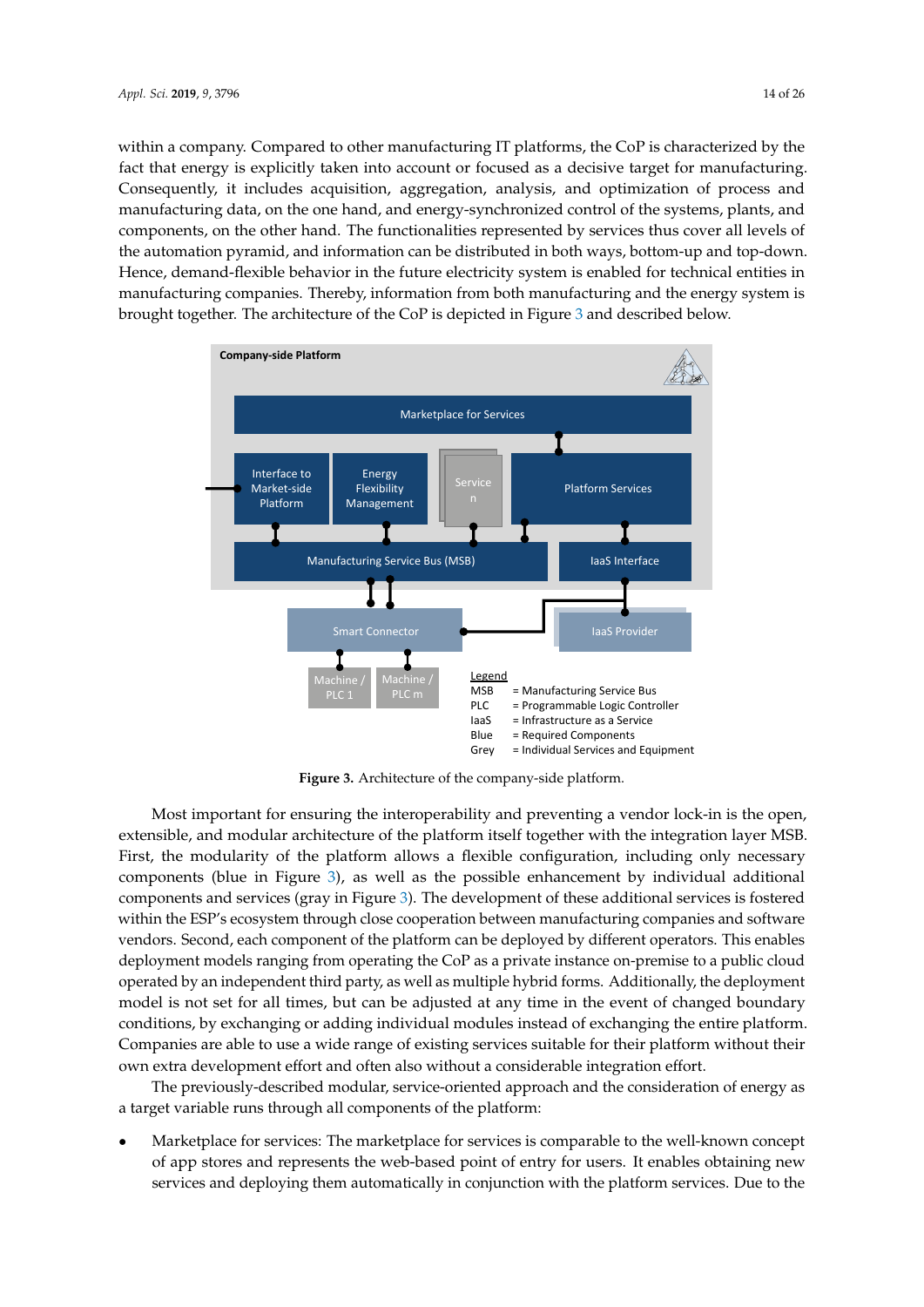simple booking of services on demand, entry hurdles for new participants are reduced. Offering a wide range of services from different independent services vendors, the marketplace ensures free competition.

- Services: In contrast to existing approaches, which do not consider energy as a decisive target for manufacturing [\[79,](#page-25-8)[80\]](#page-25-9), additional services on the CoP, such as manufacturing planning and control or various optimization services, are designed taking it into account. A typical approach with respect to logistic operating curves in manufacturing planning and control was described in [\[81\]](#page-25-10). Since these additional services are highly individual and vary greatly between use cases, they are flexibly orchestrated using the MSB and integrated into the handling of demand flexibility by the energy flexibility management. As complementors can flexibly contribute their services, the ecosystem is able to profit from co-evolution. In addition, the central role of the complementors prevents from winner-takes-all situations (see Section [2.5\)](#page-4-1).
- Platform services: The operational functions of the CoP are summarized in platform services. Among them are identity and permission management, service repository, service life cycle management, as well as service accounting and service monitoring. Platform services are well described in the literature, e.g., in [\[62](#page-24-20)[,82\]](#page-25-11).
- Interface to the market-side platform: The interface to the market-side platform enables services on the CoP to access data and services on the MaP via a single standardized interface. Services on the CoP benefit from this by only having to implement a single interface instead of multiple interfaces to all requested services on the MaP. Furthermore, this represents a security barrier between companies and energy markets.
- Energy flexibility management: The CoP's hub for aggregating and managing all demand flexibilities and their dependencies is represented by the energy flexibility management. First, it includes an overview of the company's flexibility. Second, it supports the technical assessment of flexibility. Third, the energy flexibility management provides an API to combine, split, and adapt flexibility for optimized usage. However, the optimization is not part of the energy flexibility management and is provided by third party services instead. Furthermore, the energy flexibility management is responsible for controlling the implementation of demand flexibility measures and communication with energy markets. Most likely, the functionality of the energy flexibility management will be integrated or at least closely connected to a company's EMS.
- Manufacturing service bus: An integration layer for manufacturing companies needs to ease reconfiguration, enable a loose coupling, allow for asynchronous communication, and offer standards-based integration [\[83\]](#page-25-12). The MSB meets these requirements, as well as additional ones as described in [\[84\]](#page-25-13). It provides an abstraction layer for different protocols, which can easily be extended by additional interfaces. The purpose of this abstraction layer is to harmonize data models by allowing individual data objects to be mapped flexibly to each other. This mapping can either be modeled automatically via a self-description or manually. Furthermore, the easy extensibility enables effortless additions of protocols, which can either be proprietary or open. Consequently, the MSB can also be used to translate proprietary protocols (e.g., Siemens S7) to open protocols (e.g., OPC-UA). Summarizing, the MSB ensures interoperability between all components of the CoP in the sense of a close cooperation of independent, heterogeneous systems in order to exchange information efficiently and in a usable manner.
- Smart connector: The smart connector is designed as a bidirectional interface to access machines and their respective PLCs from higher-level IT systems. Therefore, it extends the MSB by translating proprietary PLC protocols to open IT protocols and allows for process data and machine data acquisition. Additionally, the smart connector's machine interface is designed to process energy data and to transfer it to the generic EFDM to model demand flexibility. Moreover, orchestrated by services on the CoP, the smart connector is also capable of an energy-synchronized control of the process, e.g., triggered by price signals.
- IaaS interface: The IaaS interface represents an abstraction layer between the CoP and its underlying infrastructure. It enables the CoP to distribute the deployment of services,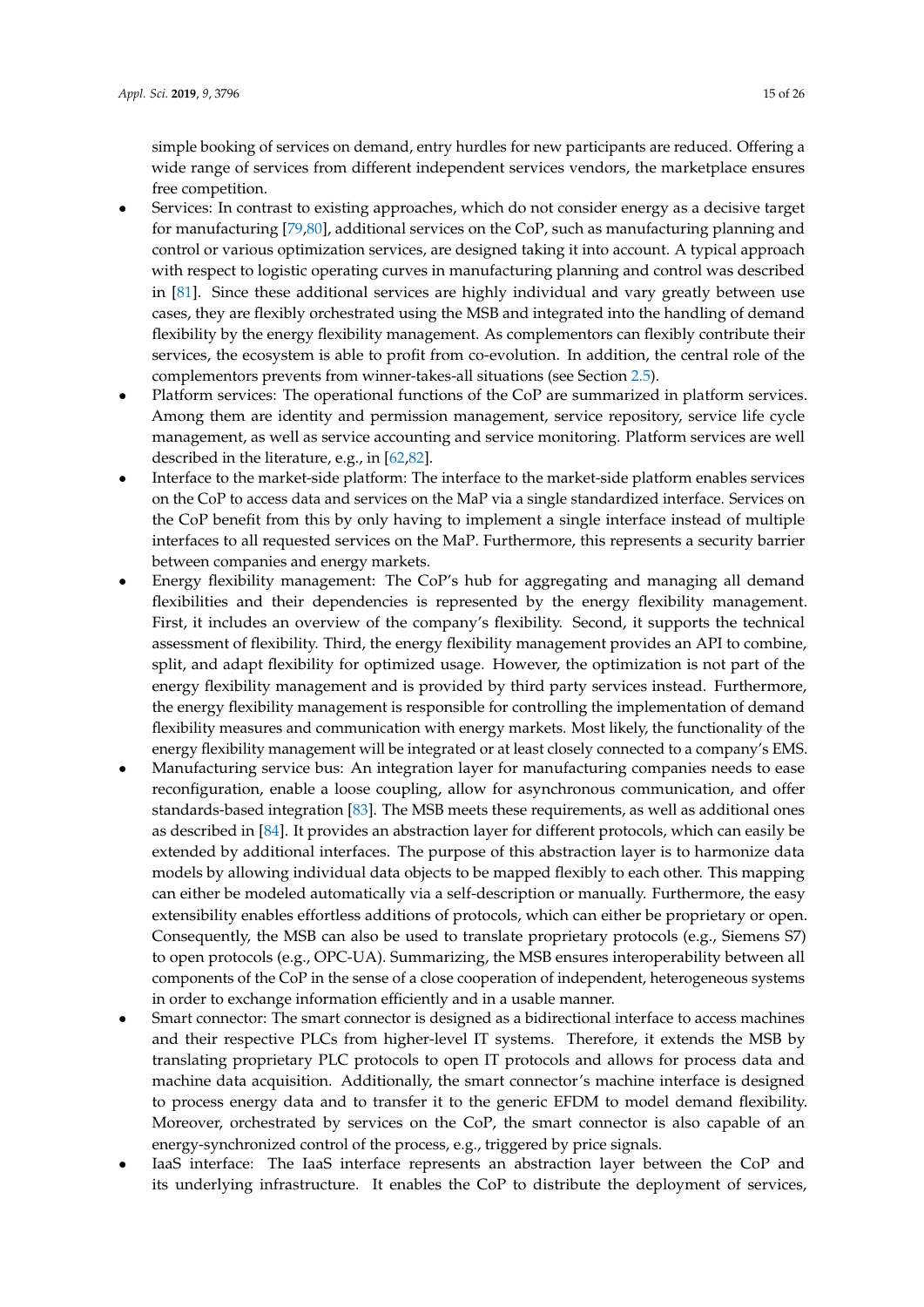ranging from in-house infrastructure to external cloud infrastructure such as Amazon Web Services and edge devices such as the smart connector.

If a service, e.g., the energy flexibility management, is ordered via the marketplace for services, its deployment and provisioning on an IaaS provider, as well as its orchestration with other services via the MSB are done by the platform services. Furthermore, process data from machines are integrated using the smart connector. Therefore, with the architecture described above, it is possible to automate all activities regarding energy flexibility marketing on the company side by virtualizing flexibility and distributing it via services.

## <span id="page-15-0"></span>*5.2. Market-Side Platform*

The MaP represents the second main part of the ESP. In contrast to the CoP, it is designed as a single multi-sided platform solution, connecting and integrating a variety of CoP, existing energy markets (e.g., balancing power market, electricity exchange), and third-party services (e.g., optimization and forecast services, software providers, energy supplier, aggregators). The MaP, which was co-designed by the participating companies, fosters the monetization of industrial flexibility on power markets in a B2B market setting.

The MaP is connected to the CoP via an interface that allows data exchange and should enable automated trading of flexibility in the future. In contrast to the CoP and services, which in principle can occur in an unlimited number on the ESP, only one logical instance of the MaP is provided. Its multi-sided architecture enables direct interactions between two or more distinct sides. Each side is affiliated with the platform [\[85\]](#page-25-14). The platform itself consist of various components, such as hardware, software, or service modules with specific arrangements and rules. Figure [4](#page-16-0) shows the modular and flexible configuration, featuring two main layers and their respective components.

- Runtime layer: This represents the active component of the MaP, which has the necessary interfaces to the outside. On the one hand, the runtime layer is the basis for system-related and domain-specific services; on the other hand, it also implements the routing to the corresponding services and data.
- Persistence layer: The persistence layer acts as a scalable data management component and allows writing and reading access from the runtime layer. It represents the passive "database" component of the MaP.

Within the layers in Figure [4,](#page-16-0) components define the functionality of the MaP. The key components are highlighted and explained in the following:

- Portal (access layer): The portal represents the component, which allows users to communicate with the platform through a graphical user interface. Besides basic features, such as registration and login, it provides an input mask for information transfer to other components, API documentation, the possibility to execute test calls, community functionalities (e.g., rating), and the monitoring of offered services. It is connected to the platform services for access management and authentication, as well as the service broker for further access to functionalities.
- Service broker: The service broker acts as a central access point for market participants implementing the API gateway, makes inquiries to registries, and forwards the request of the current market participant according to the response from the registries. The core task of the service broker is to establish contact between flexibility providers and their users by integrating supporting services. As the core of the multi-sided architecture, it is also exposed to threats and requires threat protection against cyber attacks, such as distributed denial of service attacks, SQL injections, etc. Moreover, it is the logical instance that regulates access control policies and enforces policies related to subscriber authentication and authorization of access to services. Thus, the service broker uses services of operational components from platform services.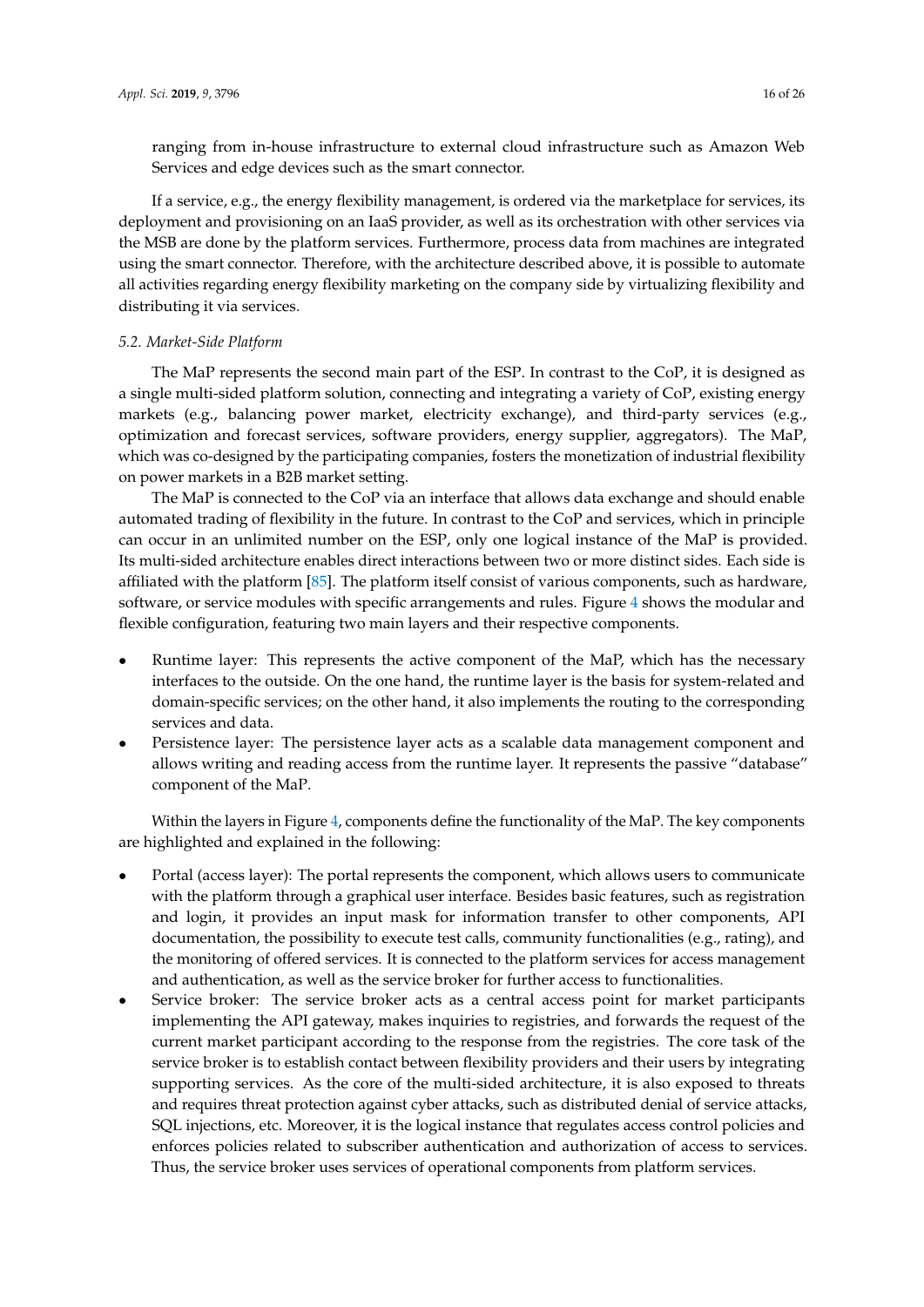- Platform services: The operational functions of the MaP are summarized in platform services. They inherit control and contract services, in order to monitor and maintain the platform, but also oversee the access management, which regulates access to sensitive data according to the respective authorization. In order to monitor the access authorizations, the platform services access the system data containing the log, user, and contract data, market services, the service broker, and the access layer.
- Market services: These are the services offered on the MaP by third parties and allow service providers and platform users to analyze what features have been used and what registered users are looking for. It is important to note that market services are only addressed from the service broker. The connection to platform services is for authentication reasons only. Market service-related data are stored within the component service data. This comprises among others the storage of flexibility data in the form of a filterable list, e.g., in the form "market participant X has offered flexibility Y of quantity Z [for time interval T]".
- Customer services: In order to provide an interface to the external services or datasets offered by market participants, but not directly published on the market platform, the customer services complement the service broker by a collection of virtual services that bijectively map to these external services. In this way, the service broker can address the virtual services and datasets and thus communicate with the external ones. It has a connection to custom data and a database to store the required information.

The architecture embraces standardized communication between all user groups, standard data models for the distinct communication of flexibility such as the EFDM, as well as guidelines, which enable an open-integration hub, similar to the CoP. The MaP is not only compatible with the existing power system, integrating APIs with the electricity exchange and the balancing power markets, but also implements solutions for the local marketing of demand (building upon concepts of USEF) in so-called local flexibility markets. The local aspect is especially interesting for system operators, which can utilize the flexibility for grid applications.

<span id="page-16-0"></span>

**Figure 4.** Architecture of the Market-side Platform.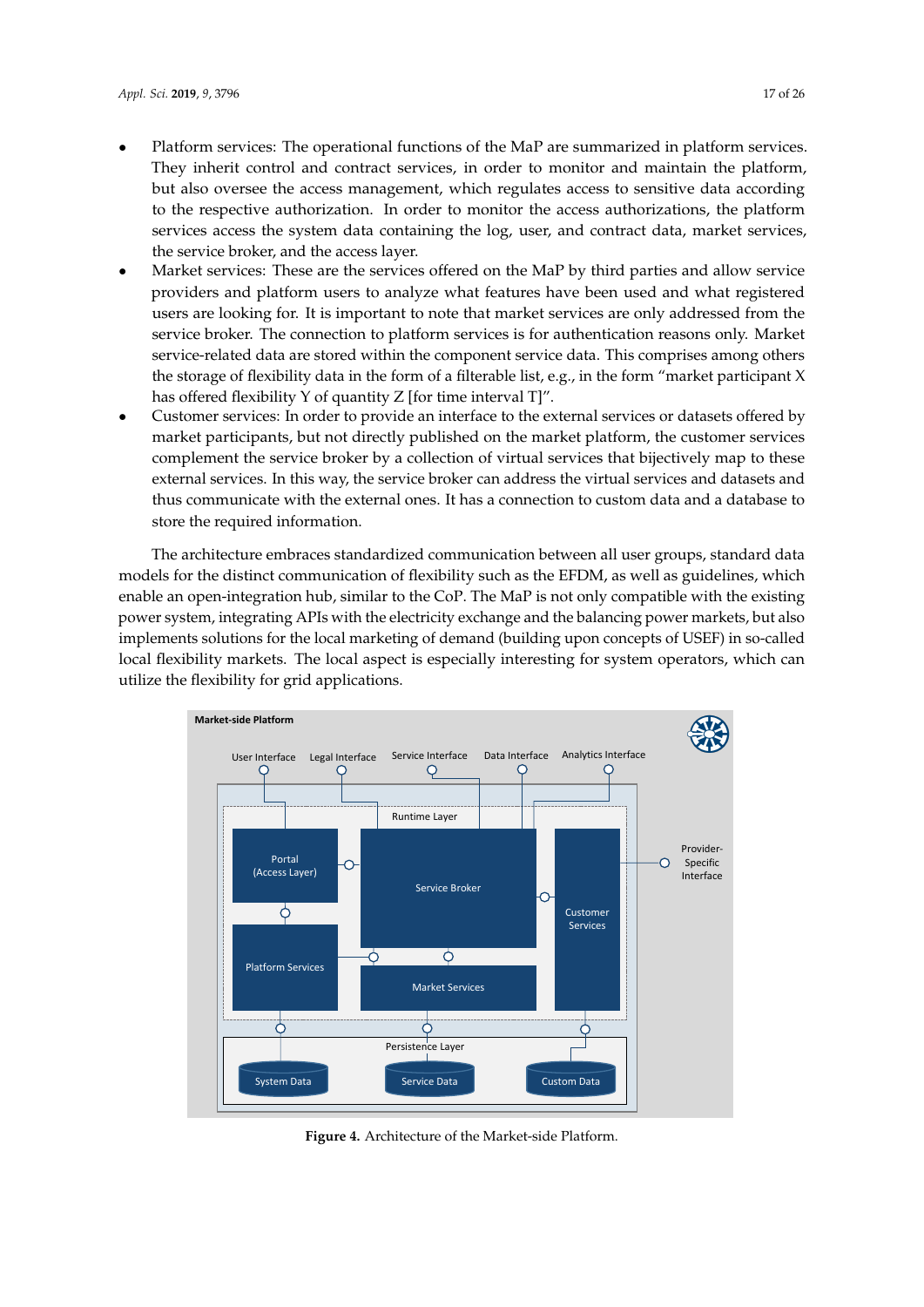The modular design of the MaP enables a wide range of possibilities and a flexible and company–individual extension of the interaction with regard to the degree to which the company wants to interact with the MaP. While some companies with greater flexibility potential will access several markets simultaneously and without an intermediary agent, other companies just need service providers, such as optimization or forecast services. The low entry hurdles are important to provide non-discriminatory access to all actors in the ecosystem and to foster the acceptance and reduce the threshold for participation. The MaP could be perceived as an app store, in which services can be tried on a low- or non-binding agreement level, aiming to promote excellent services through competition. The MaP not only increases transparency in the complex landscape of the power ecosystem, it also lowers the market entrance barrier for industrial power flexibility providers, while also considering (and maintaining) the regulatory framework, as well as the physical requirements.

## *5.3. Synthesis to an End-to-End Approach*

The ESP is designed as an integrated concept including data, information, and energy flows between machines and energy markets (see Figure [5\)](#page-17-0). At a technical level, the electricity flows from power plants via the system operator's public grid to the power consumers, e.g., manufacturing machines. The information flow at an organizational level is entirely managed by the ESP. The company–individual CoP offers extensive functionalities to control the power consumers and aggregate their energy flexibility potential. Due to the standardized interface between MaP and CoP, companies can easily commercialize their energy flexibility via an aggregator or services on the MaP. Here, the service broker is the central connector between energy markets and manufacturing companies. Thus, vendor lock-in is avoided because companies can easily replace aggregators or apply new services, and free competition is ensured. Beside direct trading on the energy markets, the usage of flexibility lists to reduce local grid congestion and infrastructure investments, as well as the application of optimization tools and forecast services is also possible.

<span id="page-17-0"></span>

**Figure 5.** End-to-end approach of the energy synchronization platform integrating IT platforms, services, aggregators, and energy markets.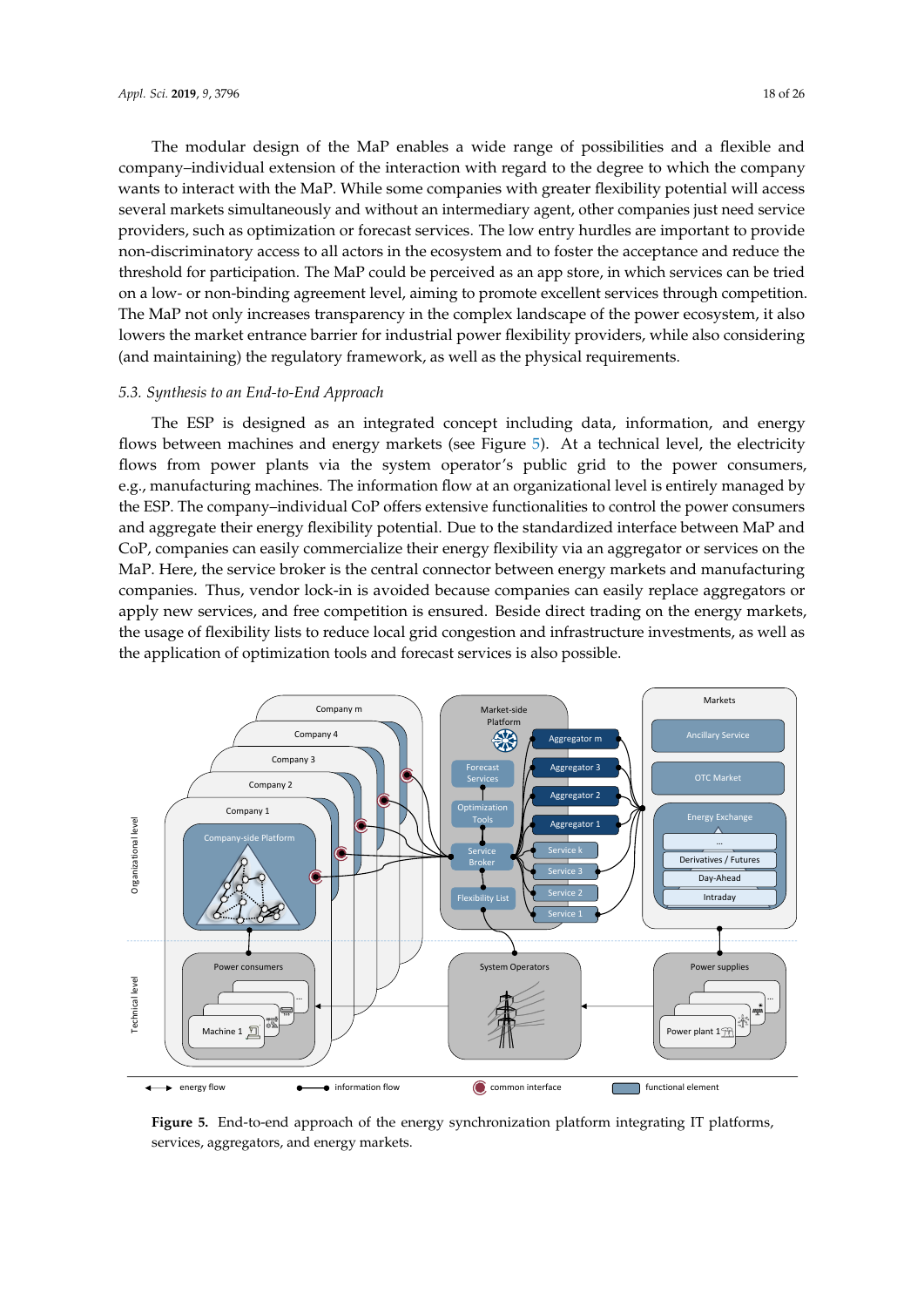With respect to the end-to-end approach, processes on both MaP and CoP have been identified and modeled using BPMN. Subsequently, it was possible to design a process map for the ESP (see Figure [6\)](#page-18-0). The process map ranges from the need for flexibility (customer requirements) to the reliable delivery of flexibility (customer satisfaction) and, therefore, matches the goal of the ESP as described in Section [5.](#page-11-0) Within this process map, processes are divided into comprehensive processes that affect the whole ESP and those that affect only one sub-platform. Besides this classification is based on the affected platform, processes are clustered into core processes, support processes, and management processes [\[86,](#page-25-15)[87\]](#page-25-16). Core processes are the processes creating value for the customer, on the ESP ranging from the assessment of flexibility to its delivery and, therefore, fulfill the purpose of the ESP by synchronizing demand and offer of flexibility. It is important to note, that the core process is a cross-platform process. Hence, the successful interplay of MaP and CoP is crucial for achieving the purpose of the ESP. Support processes are necessary to ensure the successful interplay. In Figure [6,](#page-18-0) three different levels of support process are distinguished. Firstly, overlapping support processes are mainly focused on the cross-platform communication and optimization between the platforms and to third parties. Secondly, MaP and CoP support processes comprise processes that are platform-specific and do not interact with other platforms, e.g., internal management of flexibility data or user authentication. Possibly, the support processes of the ESP constitute the operations with regard to servicing tasks such as IT-management, controlling, accounting, as well as customer relationship management, but also initial processes such as company on-boarding to the ESP. The ESP community is a complementary service, in which ESP participants can exchange best practice and knowledge. Management processes set the framework for core and support processes by deciding a strategy, establishing development processes, ensuring reliable quality management, and providing a financial scope of the ESP.

<span id="page-18-0"></span>

**Figure 6.** Process map of the energy synchronization platform.

There is much communication within and between the processes. Due to the complex nature of industrial manufacturing, a multi-level optimization is necessary to foster an effective and efficient use of demand flexibility. The resulting sequence is shown in Figure [7.](#page-19-1) The decomposition into multiple levels (Market-side optimizer, ERP optimizer, MES optimizer, Machine-side optimizer) allows for a specific optimization at each level of the automation pyramid, taking into account characteristics such as planning horizons, temporal resolutions, and maximum permissible runtimes.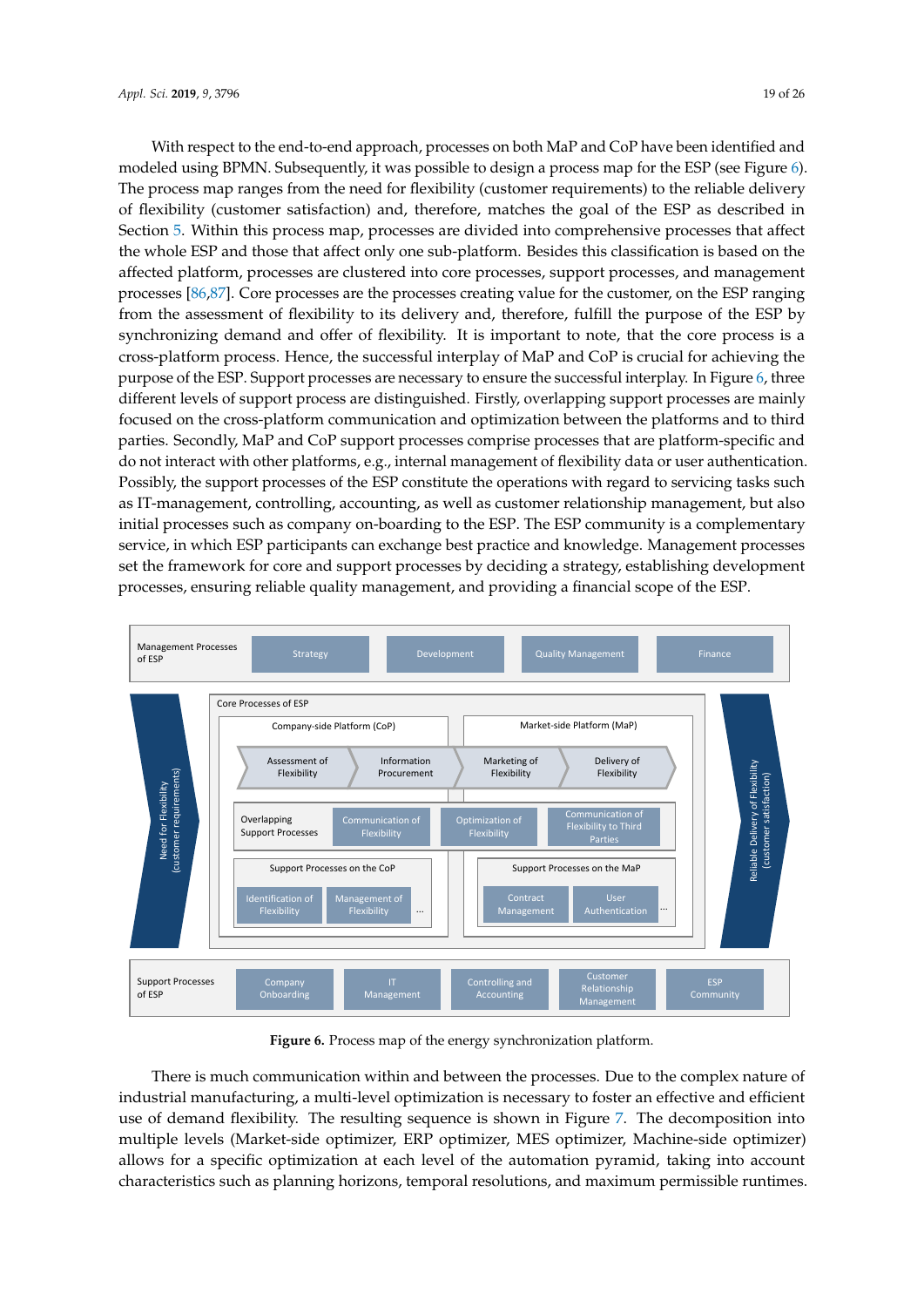Consequently, an optimization at the manufacturing planning level will target different energy markets rather than an optimization at the manufacturing control level. Long-term planning (weeks to months) on the ERP level corresponds to the time horizon of the derivatives market (see 1 in Figure [7\)](#page-19-1). Optimization horizons of MES and machine-side optimizer compare to the one of day-ahead-market. Thus, the prices on the day-ahead-market are already known at noon of the previous day. Consequently, flexible adaption of production processes as a reaction to volatile prices based on this market is no longer necessary from this moment on (see 3 and 5 in Figure [7\)](#page-19-1). The residual flexibility can be traded as reactive flexibility on balancing (control) power markets (see 6 in Figure [7\)](#page-19-1). However, with this distributed approach, the integration of a wide range of optimization services in the described end-to-end approach becomes crucial. A solution considering all restrictions of previous optimization steps was described with detailed information flows in [\[56\]](#page-24-7). According to this approach, decisions on classic logistic, as well as energy goals can be made, and this with the necessary foresight. Optimization steps are chronologically ordered (marked by steps 1–7 in Figure [7\)](#page-19-1), and strategic decisions, which are made at a higher level of the automation pyramid, are passed to the lower levels as given requirements. This enables an energy-oriented optimization on all levels of the automation pyramid without violating constraints defined at previous levels and, therefore, supports companies in marketing flexibility in the optimum possible markets.

<span id="page-19-1"></span>

Figure 7. Approach for multi-level optimization on the ESP (adapted from [\[56\]](#page-24-7).

# <span id="page-19-0"></span>**6. Summary**

Industrial DR shows high potential for adapting the energy demand to the increasingly fluctuating power generation of wind and solar power plants and presents an economic option to stabilize the power grid. However, the given state-of-the-art and elaborated specification analysis showed that there are currently some major deficiencies preventing manufacturing companies from participating in the energy markets. Therefore, this paper described an end-to-end approach that encompasses all necessary processes, from single machines to the energy markets, based on a platform ecosystem. Here, complementors can flexibly contribute services to other platform participants. Additionally, some fundamental services are already provided, e.g., energy flexibility management. The complex interaction of processes and services was modeled using BPMN.

The designed platform ecosystem of the ESP incorporated several advantages. First, it presented a single, continuous solution to connect machines to energy markets including all functionalities such as management, optimization, and marketing of flexibility. Second, as complementors can contribute services, co-evolution and co-creation were ensured. Consequently, comprehensive and innovative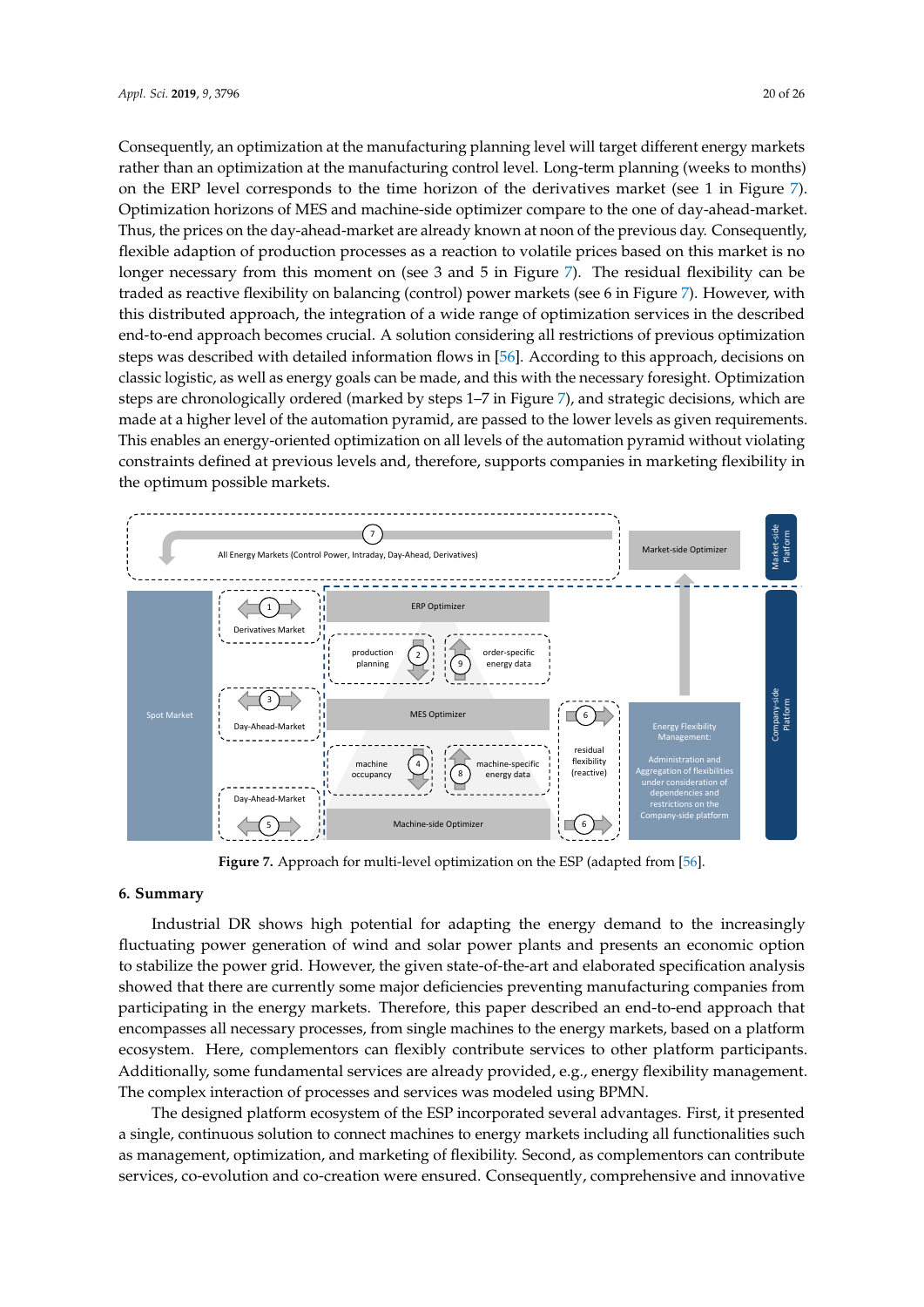functionalities can be offered. Third, due to the architecture of the ESP and the interoperability of its components and services, companies were prevented from vendor lock-in effects, and free competition between different complementors on the ESP was ensured. In a strictly regulated market such as the energy system, this is an innovative approach that has not yet been attempted. Fourth, entry hurdles for new participants were minimized by the modularity of the platform and the different deployment models of the CoP, which were well-suited to companies of all sizes. This enabled an increased provision of flexibility. Fifth, considering security aspects in the design and operation of the ecosystem was proven as a key factor for its acceptance by companies.

Therefore, the ESP's ecosystem allows industry to automate DR with a reduced effort. Consequently, this study delivered an important contribution to the successful realization of the German and global transition of power grids and the increasing integration of fluctuating renewable energies.

## <span id="page-20-0"></span>**7. Outlook and Remaining Deficit**

As summarized in Section [6,](#page-19-0) the identified research deficits were all addressed in this paper. However, there are still some weaknesses in the developed ESP ecosystem in its current state, which are currently being investigated by the authors and will be addressed in future studies:

- Governance: The concept of governance for the invented platform ecosystem is one of the most significant remaining deficits. The governance approach should be mainly based on two elements, introducing standards and a community. To enable external access and contributions, a strict standardization of all processes, services, interfaces, data models, and communication flows is necessary. The BPMN documentation presents a first step. Nevertheless, this needs to be further developed by standardizing a reference architecture. In addition, the ecosystem requires a platform carrier to coordinate future extensions, maintenance, regulation, and safeguard ongoing operations. Since the literature indicates self-selection as the most effective approach for platform ecosystems, a central task is to build a broad community, where all participants and complementors of the platform can participate.
- Additional services: The implementation and marketing of energy flexibility in manufacturing companies are complex. Therefore, the existing services on CoP and MaP are not yet all-encompassing and cannot fulfill all requirements in every use case. Consequently, some further extensions and additional services need to be implemented, e.g., for advanced price and signal predictions, aggregation of flexibility measures, hierarchical optimization at the different operational levels, evaluation costs for energy flexibility at the manufacturing level, risk assessment of flexibility measures, etc.
- Information procurement: While the existing energy flexibility management based on the EFDM is very well suited to the applications of assessing and marketing flexibility, there is a gap with respect to information procurement, e.g., market price predictions. Therefore, an approach for flexibly connecting services on the CoP with MaP has to be developed. The challenge is to make it possible to use more than a single data model such as the one described for flexibility measures, but rather a wide range of data models must be translated without affecting the operation of the existing components.
- Security: Security by design has been the main way of integrating security aspects so far. In future research, a detailed security analysis needs to be conducted in which feared events are identified and relevant counter measures derived. In addition, standardized security requirements for any kind of interface and service need to be defined. Thus, security aspects were mainly incorporated for the encapsulation of companies and energy markets. A serious threat, however, is the deliberate disruption of the energy system through manipulation of the energy markets via the ESP. As part of a critical infrastructure [\[75\]](#page-25-4), this aspect must, therefore, also be taken into account when extending the security concept.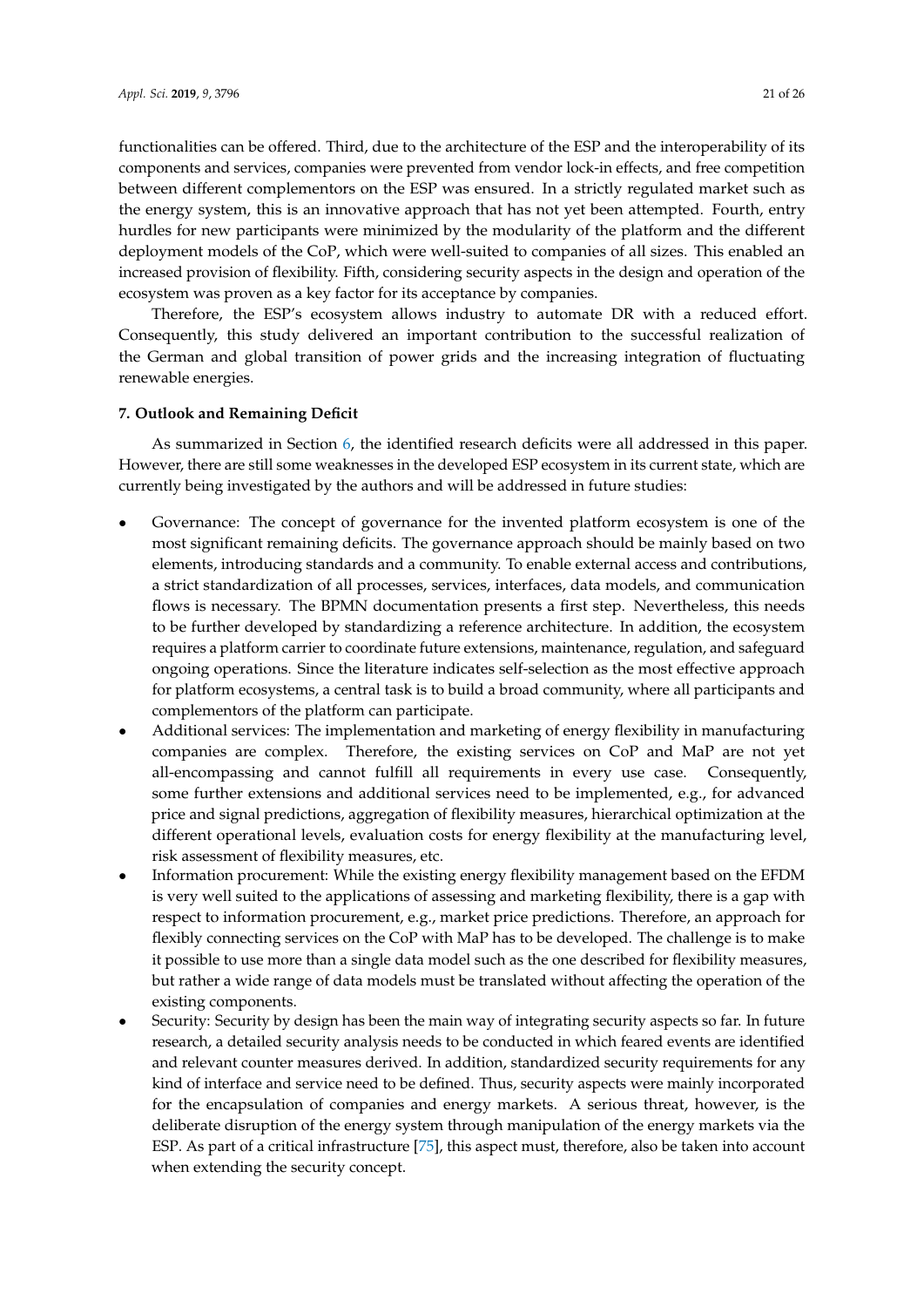• Credibility and trustworthiness: The elaborated architecture and information flow guarantee high standards of credibility and trustworthiness. However, in the recent past, there has been an increase of new distributed ledger-based technologies (e.g., block chain), which show promising results in this field. Their application should be examined and implemented to further enhance the capability of the solution.

In addition, it is essential to further apply the elaborated architecture with its components and services in a wide range of industrial usage cases. This will provide several insights into how the concept can be further developed for wider industrial applicability. Subsequently, the ESP must be prepared for roll-out and scale-up to provide significant energy flexibility potential.

**Author Contributions:** M.R., D.B., and L.H. contributed equally to this work. They worked jointly on the conceptualization, investigation of the research subject, the design of the general structure, and wrote the manuscript. R.K. assisted in aligning the research to an appropriate methodology and reviewed the manuscript. G.R. supervised the work of M.R. A.S.and T.B. supervised the work of D.B. G.F. supervised the work of L.H. and R.K. All authors and supervisors provided critical feedback and helped shape the research, analysis, and manuscript.

**Funding:** This research was funded by the German Federal Ministry of Education and Research (BMBF), Grant No. 03SFK3G1.

**Acknowledgments:** The authors gratefully acknowledge the financial support of the Kopernikus project "SynErgie" by the Federal Ministry of Education and Research (BMBF) and the project supervision by the project management organization Projektträger Jülich (PtJ). The authors thank all participants in SynErgie Cluster III for the fruitful discussions.

**Conflicts of Interest:** The funders had no role in the design of the study; in the collection, analyses, or interpretation of data; in the writing of the manuscript; nor in the decision to publish the results.

#### **Abbreviations**

The following abbreviations are used in this manuscript:

| API         | <b>Application Programming Interface</b>          |
|-------------|---------------------------------------------------|
| BPMN        | Business Process Model and Notation               |
| CoP         | Company-side Platform                             |
| DR          | Demand-Side Response                              |
| DSM         | Demand-Side Management                            |
| <b>EFDM</b> | Energy Flexibility Data Model                     |
| EMS         | <b>Energy Management Systems</b>                  |
| ERP         | <b>Enterprise Resource Planning</b>               |
| ESP         | <b>Energy Synchronization Platform</b>            |
| IaaS        | Infrastructure as a Service                       |
| IΤ          | <b>Information Technology</b>                     |
| MaP         | Market-side Platform                              |
| MES         | Manufacturing Execution System                    |
| MSB         | <b>Manufacturing Service Bus</b>                  |
| OPC-UA      | Open Platform Communications Unified Architecture |
| OpenADR     | Open Automated Demand Response                    |
| OTC         | Over The Counter                                  |
| PLC         | Programmable Logic Controllers                    |
| REST        | Representational State Transfer                   |
| USEF        | Universal Smart Energy Framework                  |
| XaaS        | Everything as a Service                           |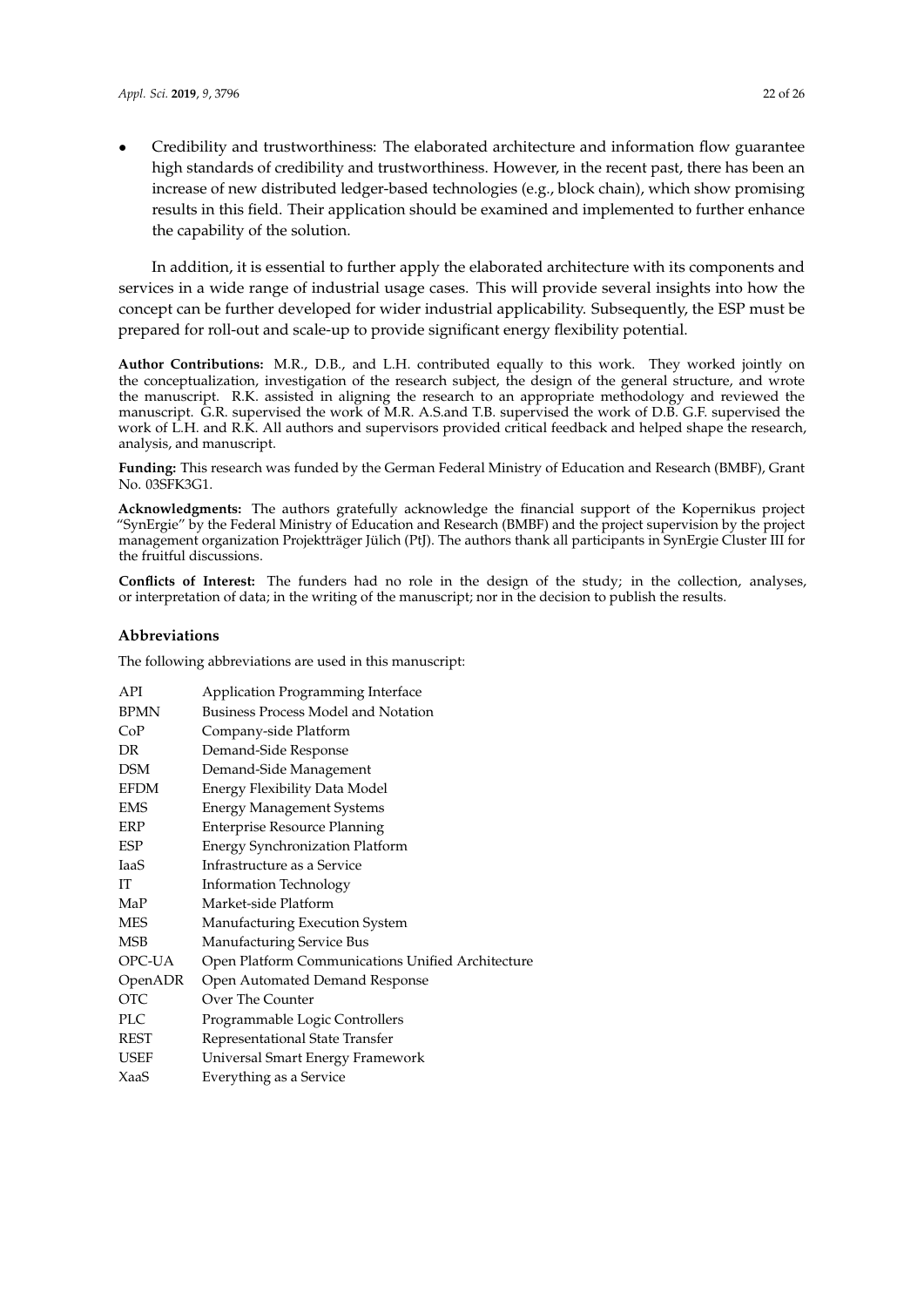# **References**

- <span id="page-22-0"></span>1. United Nations. *Transforming Our World: The 2030 Agenda for Sustainable Development*; United Nations: New York, NY, USA, 2015.
- <span id="page-22-1"></span>2. Mann, M.E.; Rahmstorf, S.; Kornhuber, K.; Steinman, B.A.; Miller, S.K.; Coumou, D. Influence of Anthropogenic Climate Change on Planetary Wave Resonance and Extreme Weather Events. *Sci. Rep.* **2017**, *7*, 1–10. [\[CrossRef\]](http://dx.doi.org/10.1038/srep45242) [\[PubMed\]](http://www.ncbi.nlm.nih.gov/pubmed/28345645)
- <span id="page-22-2"></span>3. Channel, J.; Churmi, E.; Ngyen, P.; Prior, E.; Syme, A.; Jansen, H.; Rahbari, E.; Morse, E.; Kleinman, S.; Kruger, T. *Energy Darwinism II: Why a Low Carbon Future Doesn't Have to Cost the Earth*; Citi GPS: London, UK, 2015.
- <span id="page-22-3"></span>4. International Energy Agency. *Key World Energy Statistics 2018*; International Energy Agency: Paris, France, 2018.
- <span id="page-22-4"></span>5. Bertram, R.; Primova, T.; Herbert, J.; Bulantova, K.; Metaxa, K.; Ugryn, K.; Walsh, M. *Energy Atlas: Facts and Figures About Renewables in Europe 2018*; Heinrich Böll Foundation: Berlin, Germany, 2018.
- <span id="page-22-5"></span>6. Federal Ministry for Economic Affairs and Energy. *Energiekonzept für Eine Umweltschonende, Zuverlässige und Bezahlbare Energieversorgung*; BMWi: Berlin, Germany, 2010.
- <span id="page-22-6"></span>7. Umweltbundesamt. *Erneuerbare Energien in Deutschland: Daten zur Entwicklung im Jahr 2018*; Umweltbundesamt: Dessau-Roßlau, Germany, 2019.
- <span id="page-22-7"></span>8. Bundesnetzagentur für Elektrizität, Gas, Telekommunikation, Post und Eisenbahnen. *Quartalsbericht zu Netzund Systemsicherheitsmaßnahmen: Gesamtjahr und Viertes Quartal 2018*; Bundesnetzagentur für Elektrizität, Gas, Telekommunikation, Post und Eisenbahnen: Bonn, Germany, 2019.
- <span id="page-22-8"></span>9. European Environmental Agency. *Final Energy Consumption by Sector and Fuel*; European Environmental Agency: Kopenhagen, Denmark, 2018.
- <span id="page-22-9"></span>10. Papaefthymiou, G.; Haesen, E.; Sach, T. Power System Flexibility Tracker: Indicators to track flexibility progress towards high-RES systems. *Renew. Energy* **2018**, *127*, 1026–1035. [\[CrossRef\]](http://dx.doi.org/10.1016/j.renene.2018.04.094)
- <span id="page-22-10"></span>11. Lund, P.D.; Lindgren, J.; Mikkola, J.; Salpakari, J. Review of energy system flexibility measures to enable high levels of variable renewable electricity. *Renew. Sustain. Energy Rev.* **2015**, *45*, 785–807. [\[CrossRef\]](http://dx.doi.org/10.1016/j.rser.2015.01.057)
- <span id="page-22-11"></span>12. Müller, T.; Möst, D. Demand Response Potential: Available when Needed? *Energy Policy* **2018**, *115*, 181–198. [\[CrossRef\]](http://dx.doi.org/10.1016/j.enpol.2017.12.025)
- <span id="page-22-12"></span>13. Lacal Arantegui, R.; Jäger-Waldau, A. Photovoltaics and wind status in the European Union after the Paris Agreement. *Renew. Sustain. Energy Rev.* **2018**, *81*, 2460–2471. [\[CrossRef\]](http://dx.doi.org/10.1016/j.rser.2017.06.052)
- <span id="page-22-13"></span>14. Battaglini, A.; Komendantova, N.; Brtnik, P.; Patt, A. Perception of barriers for expansion of electricity grids in the European Union. *Energy Policy* **2012**, *47*, 254–259. [\[CrossRef\]](http://dx.doi.org/10.1016/j.enpol.2012.04.065)
- <span id="page-22-14"></span>15. Lund, H.; Østergaard, P.A.; Connolly, D.; Ridjan, I.; Mathiesen, B.V.; Hvelplund, F.; Thellufsen, J.Z.; Sorknæs, P. Energy Storage and Smart Energy Systems. *Int. J. Sustain. Energy Plan. Manag.* **2016**, *11*, 3–14. [\[CrossRef\]](http://dx.doi.org/10.5278/IJSEPM.2016.11.2)
- <span id="page-22-15"></span>16. Palensky, P.; Dietrich, D. Demand Side Management: Demand Response, Intelligent Energy Systems, and Smart Loads. *IEEE Trans. Ind. Inf.* **2011**, *7*, 381–388. [\[CrossRef\]](http://dx.doi.org/10.1109/TII.2011.2158841)
- <span id="page-22-16"></span>17. Feuerriegel, S.; Neumann, D. Measuring the financial impact of demand response for electricity retailers. *Energy Policy* **2014**, *65*, 359–368. [\[CrossRef\]](http://dx.doi.org/10.1016/j.enpol.2013.10.012)
- <span id="page-22-17"></span>18. Albadi, M.H.; El-Saadany, E.F. A summary of demand response in electricity markets. *Electr. Power Syst. Res.* **2008**, *78*, 1989–1996. [\[CrossRef\]](http://dx.doi.org/10.1016/j.epsr.2008.04.002)
- <span id="page-22-18"></span>19. Markle-Huss, J.; Feuerriegel, S.; Neumann, D. Decision model for sustainable electricity procurement using nationwide demand response. In Proceedings of the 49th Annual Hawaii International Conference on System Sciences, Koloa, HI, USA, 5–8 January 2016; pp. 1010–1019. [\[CrossRef\]](http://dx.doi.org/10.1109/HICSS.2016.130)
- <span id="page-22-19"></span>20. Jazayeri, P.; Schellenberg, A.; Rosehart, W.D.; Doudna, J.; Widergren, S.; Lawrence, D.; Mickey, J.; Jones, S. A Survey of Load Control Programs for Price and System Stability. *IEEE Trans. Power Syst.* **2005**, *20*, 1504–1509. [\[CrossRef\]](http://dx.doi.org/10.1109/TPWRS.2005.852147)
- <span id="page-22-20"></span>21. Steurer, M. Analyse von Demand Side Integration im Hinblick auf eine Effiziente und Umweltfreundliche Energieversorgung. Ph.D. Thesis, University of Stuttgart, Stuttgart, Germany, 2017.
- <span id="page-22-21"></span>22. Bertsch, J.; Fridgen, G.; Sachs, T.; Schöpf, M.; Schweter, H.; Sitzmann, A. *Ausgangsbedingungen für die Vermarktung von Nachfrageflexibilität: Status-Quo-Analyse und Metastudie*; Bayreuther Arbeitspapiere zur Wirtschaftsinformatik; University of Bayreuth: Bayreuth, Germany, 2017; Volume 62.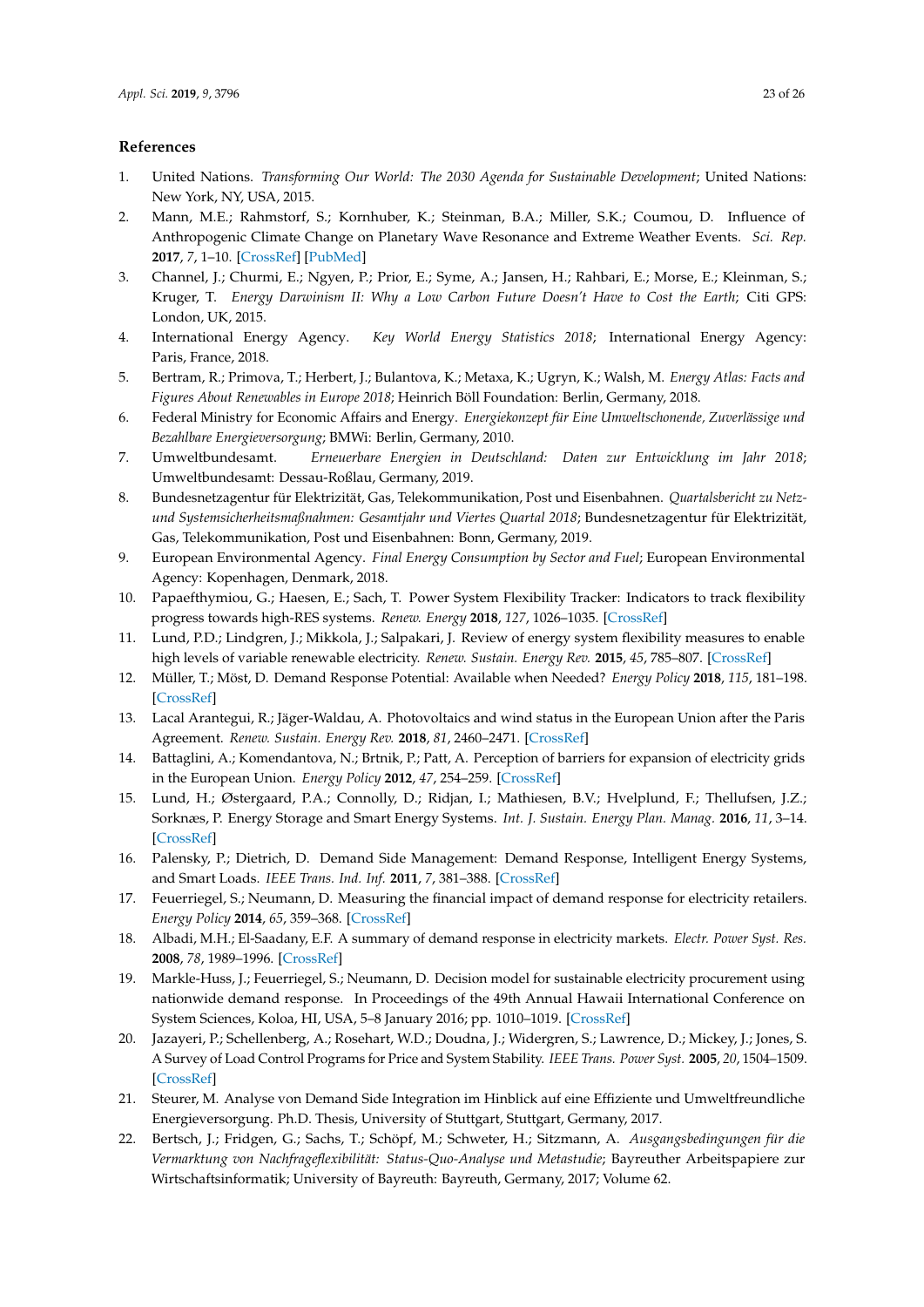- <span id="page-23-0"></span>23. Lübbecke, M.; Koster, A.M.; Letmathe, P.; Madlener, R.; Peis, B.; Walther, G. *Operations Research Proceedings 2014: Selected Papers of the Annual International Conference of the German Operations Research Society (GOR), RWTH Aachen University, Germany, 2–5 September 2014*; Springer: Cham, Switzerland, 2016.
- <span id="page-23-1"></span>24. Maier, F.; Belhassan, H.; Klempp, N.; Koetter, F.; Siehler, E.; Stetter, D.; Wohlfrom, A. Decision Support for Structured Energy Procurement. In Proceedings of the 6th International Conference on Smart Cities and Green ICT Systems-Volume 1, Porto, Portugal, 22–24 April 2017; pp. 77–86. [\[CrossRef\]](http://dx.doi.org/10.5220/0006361500770086)
- <span id="page-23-2"></span>25. Rackow, T.; Kohl, J.; Canzaniello, A.; Schuderer, P.; Franke, J. Energy Flexible Production: Saving Electricity Expenditures by Adjusting the Production Plan. *Procedia CIRP* **2015**, *26*, 235–240. [\[CrossRef\]](http://dx.doi.org/10.1016/j.procir.2014.07.179)
- <span id="page-23-3"></span>26. Zafirakis, D.; Chalvatzis, K.J.; Baiocchi, G.; Daskalakis, G. The value of arbitrage for energy storage: Evidence from European electricity markets. *Appl. Energy* **2016**, *184*, 971–986. [\[CrossRef\]](http://dx.doi.org/10.1016/j.apenergy.2016.05.047)
- <span id="page-23-4"></span>27. Fridgen, G.; Häfner, L.; König, C.; Sachs, T. Providing Utility to Utilities: The Value of Information Systems Enabled Flexibility in Electricity Consumption. *J. Assoc. Inf. Syst.* **2016**, *17*, 537–563. [\[CrossRef\]](http://dx.doi.org/10.17705/1jais.00434)
- <span id="page-23-5"></span>28. Fridgen, G.; Keller, R.; Thimmel, M.; Wederhake, L. Shifting load through space—The economics of spatial demand side management using distributed data centers. *Energy Policy* **2017**, *109*, 400–413. [\[CrossRef\]](http://dx.doi.org/10.1016/j.enpol.2017.07.018)
- <span id="page-23-6"></span>29. Koliou, E.; Eid, C.; Chaves-Ávila, J.P.; Hakvoort, R.A. Demand response in liberalized electricity markets: Analysis of aggregated load participation in the German balancing mechanism. *Energy* **2014**, *71*, 245–254. [\[CrossRef\]](http://dx.doi.org/10.1016/j.energy.2014.04.067)
- <span id="page-23-7"></span>30. Dranka, G.G.; Ferreira, P. Review and assessment of the different categories of demand response potentials. *Energy* **2019**, *179*, 280–294. [\[CrossRef\]](http://dx.doi.org/10.1016/j.energy.2019.05.009)
- <span id="page-23-8"></span>31. Strbac, G. Demand side management: Benefits and challenges. *Energy Policy* **2008**, *36*, 4419–4426. [\[CrossRef\]](http://dx.doi.org/10.1016/j.enpol.2008.09.030)
- <span id="page-23-9"></span>32. Meeus, L.; Hancher, L.; Azevedo, I.; He, X.; Keyaerts, N.; Glachant, J.M. *Shift, Not Drift: Towards Active Demand Response and Beyond (Topic 11)*; Publications Office: Luxembourg, 2013.
- <span id="page-23-10"></span>33. Graßl, M.; Reinhart, G. Evaluating Measures for Adapting the Energy Demand of a Production System to Volatile Energy Prices. *Procedia CIRP* **2014**, *15*, 129–134. [\[CrossRef\]](http://dx.doi.org/10.1016/j.procir.2014.06.081)
- <span id="page-23-11"></span>34. Roesch, M.; Berger, C.; Braunreuther, S.; Reinhart, G. Cost-model for Energy-oriented Production Control. In Proceedings of the 2018 IEEE International Conference on Industrial Engineering and Engineering Management (IEEM), Bangkok, Thailand, 16–19 December 2018; pp. 158–162. [\[CrossRef\]](http://dx.doi.org/10.1109/IEEM.2018.8607305)
- <span id="page-23-12"></span>35. VDI. *VDI 5600-1: Manufacturing Execution Systems (MES)*; Beuth Verlag: Berlin, Germany, 2016.
- <span id="page-23-13"></span>36. Sauter, T.; Soucek, S.; Kastner, W.; Dietrich, D. The Evolution of Factory and Building Automation. *IEEE Ind. Electron. Mag.* **2011**, *5*, 35–48. [\[CrossRef\]](http://dx.doi.org/10.1109/MIE.2011.942175)
- <span id="page-23-14"></span>37. Thomas, L.D.W.; Autio, E.; Gann, D.M. Architectural Leverage: Putting Platforms in Context. *Acad. Manag. Perspect.* **2014**, *28*, 198–219. [\[CrossRef\]](http://dx.doi.org/10.5465/amp.2011.0105)
- <span id="page-23-15"></span>38. Gawer, A. Bridging differing perspectives on technological platforms: Toward an integrative framework. *Res. Policy* **2014**, *43*, 1239–1249. [\[CrossRef\]](http://dx.doi.org/10.1016/j.respol.2014.03.006)
- <span id="page-23-16"></span>39. Tilson, D.; Sorensen, C.; Lyytinen, K. Change and Control Paradoxes in Mobile Infrastructure Innovation: The Android and iOS Mobile Operating Systems Cases. In Proceedings of the 2012 45th Hawaii International Conference on System Science, Maui, HI, USA, 4–7 January 2012; pp. 1324–1333. [\[CrossRef\]](http://dx.doi.org/10.1109/HICSS.2012.149)
- <span id="page-23-17"></span>40. Parker, G.; van Alstyne, M.; Jiang, X. Platform Ecosystems: How Developers Invert the Firm. *MIS Q.* **2017**, *41*, 255–266. [\[CrossRef\]](http://dx.doi.org/10.25300/MISQ/2017/41.1.13)
- <span id="page-23-18"></span>41. Tiwana, A.; Konsynski, B.; Bush, A.A. Research Commentary—Platform Evolution: Coevolution of Platform Architecture, Governance, and Environmental Dynamics. *Inf. Syst. Res.* **2010**, *21*, 675–687. [\[CrossRef\]](http://dx.doi.org/10.1287/isre.1100.0323)
- <span id="page-23-19"></span>42. Keller, R. Cloud Networks as Platform-Based Ecosystems: Detecting Management Implications for Actors in Cloud Networks. Ph.D. Thesis, University of Bayreuth, Bayreuth, Germany, 2019.
- <span id="page-23-20"></span>43. de Reuver, M.; Sørensen, C.; Basole, R.C. The Digital Platform: A Research Agenda. *J. Inf. Technol.* **2018**, *33*, 124–135. [\[CrossRef\]](http://dx.doi.org/10.1057/s41265-016-0033-3)
- <span id="page-23-21"></span>44. Ozalp, H.; Cennamo, C.; Gawer, A. Disruption in Platform–Based Ecosystems. *J. Manag. Stud.* **2018**, *55*, 1203–1241. [\[CrossRef\]](http://dx.doi.org/10.1111/joms.12351)
- <span id="page-23-22"></span>45. Inoue, Y.; Tsujimoto, M. New market development of platform ecosystems: A case study of the Nintendo Wii. *Technol. Forecast. Soc. Chang.* **2018**, *136*, 235–253. [\[CrossRef\]](http://dx.doi.org/10.1016/j.techfore.2017.01.017)
- <span id="page-23-23"></span>46. Forbes. *The World's Most Valuable Brands*; Forbes Media: New York, NY, USA, 2018.
- <span id="page-23-24"></span>47. Eisenmann, T.R. *Winner-Takes-All in Networked Markets*; *Harvard Business School*: Boston, MA, USA, 2007; pp. 806–131.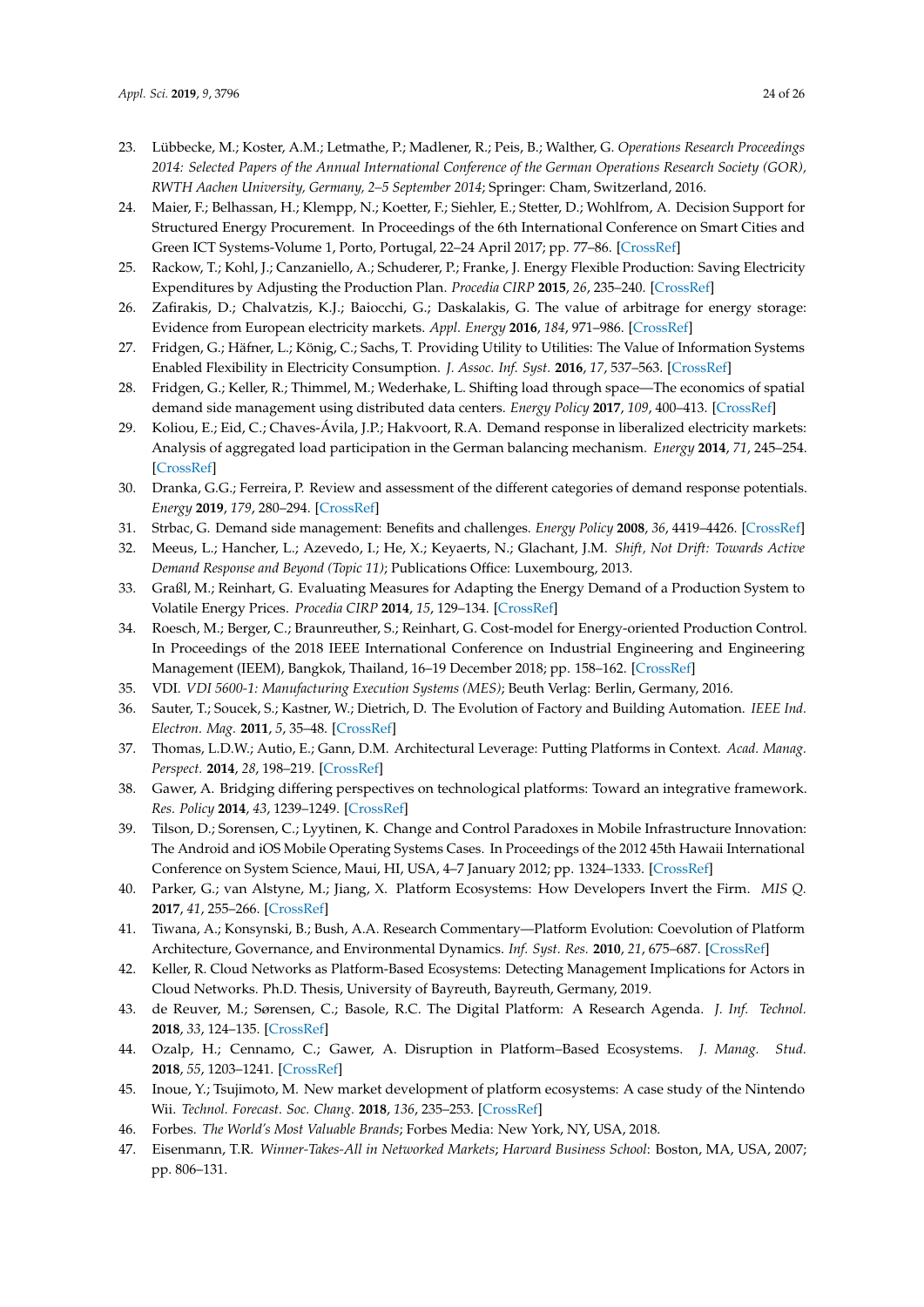- <span id="page-24-0"></span>48. Inoue, Y. Winner-Takes-All or Co-Evolution among Platform Ecosystems: A Look at the Competitive and Symbiotic Actions of Complementors. *Sustainability* **2019**, *11*, 726. [\[CrossRef\]](http://dx.doi.org/10.3390/su11030726)
- <span id="page-24-1"></span>49. Clements, M.T.; Ohashi, H. Indirect Network Effects and the Product Cycle: Video Games in the U.S., 1994–2002. *J. Ind. Econ.* **2005**, *53*, 515–542. [\[CrossRef\]](http://dx.doi.org/10.1111/j.1467-6451.2005.00268.x)
- <span id="page-24-2"></span>50. Ceccagnoli, M.; Forman, C.; Huang, P.; Wu, D.J. Cocreation of Value in a Platform Ecosystem! The Case of Enterprise Software. *MIS Q.* **2012**, *36*, 263. [\[CrossRef\]](http://dx.doi.org/10.2307/41410417)
- <span id="page-24-3"></span>51. Wareham, J.D.; Fox, P.B.; Cano Giner, J.L. Technology Ecosystem Governance. *Org. Sci.* **2014**, *25*, 1195–1215. [\[CrossRef\]](http://dx.doi.org/10.1287/orsc.2014.0895)
- <span id="page-24-4"></span>52. Huber, T.L.; Kude, T.; Dibbern, J. Governance Practices in Platform Ecosystems: Navigating Tensions Between Cocreated Value and Governance Costs. *Inf. Syst. Res.* **2017**, *28*, 563–584. [\[CrossRef\]](http://dx.doi.org/10.1287/isre.2017.0701)
- <span id="page-24-5"></span>53. IEC. *IEC 62264-1: Enterprise-Control System Integration-Part 1: Models and Terminology*; IEC: Geneva, Switzerland, 2013.
- <span id="page-24-6"></span>54. Acatech. *Cyber-Physical Systems: Driving Force for Innovation in Mobility, Health, Energy and Production*; Acatech-National Academy of Scvience and Engineering: Berlin, Germany, 2011.
- 55. Körner, M.F.; Bauer, D.; Keller, R.; Rösch, M.; Schlereth, A.; Simon, P.; Bauernhansl, T.; Fridgen, G.; Reinhart, G. Extending the Automation Pyramid for Industrial Demand Response. *Procedia CIRP* **2019**, *81*, 998–1003. [\[CrossRef\]](http://dx.doi.org/10.1016/j.procir.2019.03.241)
- <span id="page-24-7"></span>56. Seitz, P.; Abele, E.; Bank, L.; Bauernhansl, T.; Colangelo, E.; Fridgen, G.; Schilp, J.; Schott, P.; Sedlmeir, J.; Strobel, N.; et al. IT-based Architecture for Power Market Oriented Optimization at Multiple Levels in Production Processes. *Procedia CIRP* **2019**, *81*, 618–623. [\[CrossRef\]](http://dx.doi.org/10.1016/j.procir.2019.03.165)
- <span id="page-24-8"></span>57. Monostori, L.; Kádár, B.; Bauernhansl, T.; Kondoh, S.; Kumara, S.; Reinhart, G.; Sauer, O.; Schuh, G.; Sihn, W.; Ueda, K. Cyber-physical systems in manufacturing. *CIRP Ann.* **2016**, *65*, 621–641. [\[CrossRef\]](http://dx.doi.org/10.1016/j.cirp.2016.06.005)
- <span id="page-24-9"></span>58. Zezulka, F.; Marcon, P.; Vesely, I.; Sajdl, O. Industry 4.0–An Introduction in the phenomenon. *IFAC-PapersOnLine* **2016**, *49*, 8–12. [\[CrossRef\]](http://dx.doi.org/10.1016/j.ifacol.2016.12.002)
- <span id="page-24-10"></span>59. Tsujimoto, M.; Kajikawa, Y.; Tomita, J.; Matsumoto, Y. A review of the ecosystem concept—Towards coherent ecosystem design. *Technol. Forecast. Soc. Change* **2018**, *136*, 49–58. [\[CrossRef\]](http://dx.doi.org/10.1016/j.techfore.2017.06.032)
- <span id="page-24-11"></span>60. Duan, Y.; Fu, G.; Zhou, N.; Sun, X.; Narendra, N.C.; Hu, B. Everything as a Service (XaaS) on the Cloud: Origins, Current and Future Trends. In Proceedings of the 2015 IEEE 8th International Conference on Cloud Computing, New York, NY, USA, 27 June–2 July 2015; pp. 621–628. [\[CrossRef\]](http://dx.doi.org/10.1109/CLOUD.2015.88)
- <span id="page-24-12"></span>61. Ren, L.; Zhang, L.; Tao, F.; Zhao, C.; Chai, X.; Zhao, X. Cloud manufacturing: from concept to practice. *Enterp. Inf. Syst.* **2015**, *9*, 186–209. [\[CrossRef\]](http://dx.doi.org/10.1080/17517575.2013.839055)
- <span id="page-24-20"></span>62. Stock, D.; Stöhr, M.; Rauschecker, U.; Bauernhansl, T. Cloud-based Platform to Facilitate Access to Manufacturing IT. *Procedia CIRP* **2014**, *25*, 320–328. [\[CrossRef\]](http://dx.doi.org/10.1016/j.procir.2014.10.045)
- 63. Holtewert, P.; Wutzke, R.; Seidelmann, J.; Bauernhansl, T. Virtual Fort Knox Federative, Secure and Cloud-based Platform for Manufacturing. *Procedia CIRP* **2013**, *7*, 527–532. [\[CrossRef\]](http://dx.doi.org/10.1016/j.procir.2013.06.027)
- <span id="page-24-13"></span>64. Huang, B.; Li, C.; Yin, C.; Zhao, X. Cloud manufacturing service platform for small- and medium-sized enterprises. *Int. J. Adv. Manuf. Technol.* **2013**, *65*, 1261–1272. [\[CrossRef\]](http://dx.doi.org/10.1007/s00170-012-4255-4)
- <span id="page-24-14"></span>65. Bauer, D.; Stock, D.; Bauernhansl, T. Movement Towards Service-orientation and App-orientation in Manufacturing IT. *Procedia CIRP* **2017**, *62*, 199–204. [\[CrossRef\]](http://dx.doi.org/10.1016/j.procir.2016.06.079)
- <span id="page-24-15"></span>66. Schott, P.; Ahrens, R.; Bauer, D.; Hering, F.; Keller, R.; Pullmann, J.; Schel, D.; Schimmelpfennig, J.; Simon, P.; Weber, T.; et al. Flexible IT platform for synchronizing energy demands with volatile markets. *IT-Inf. Technol.* **2018**, *60*, 155–164. [\[CrossRef\]](http://dx.doi.org/10.1515/itit-2018-0001)
- <span id="page-24-16"></span>67. Hülsbömer, S.; Rozsa, A.; Schonschek, O.; Thomas-Ißbrücker, T. *Studie Cloud Security 2019*; IDG Business Media GmbH: München, Germany, 2019.
- <span id="page-24-17"></span>68. Keller, R.; König, C. A Reference Model to Support Risk Identification in Cloud Networks. In Proceedings of the International Conference on Information Systems (ICIS 2014): Building a Better World through Information Systems, Auckland, New Zealand, 14–17 December 2014.
- <span id="page-24-18"></span>69. Federal Office for Economic Affairs and Export Control. *Der Markt für Energiemanagement-Systeme in Kleinen und Mittleren Unternehmen*; Federal Office for Economic Affairs and Export Control: Eschborn, Germany, 2017.
- <span id="page-24-19"></span>70. Kahlenborn, W.; Kabisch, S.; Klein, J.; Richter, I.; Schürmann, S. *Energy Management Systems in Practice: ISO 50001: A Guide for Companies and Organisations*; BMU: Berlin, Germany, 2012.